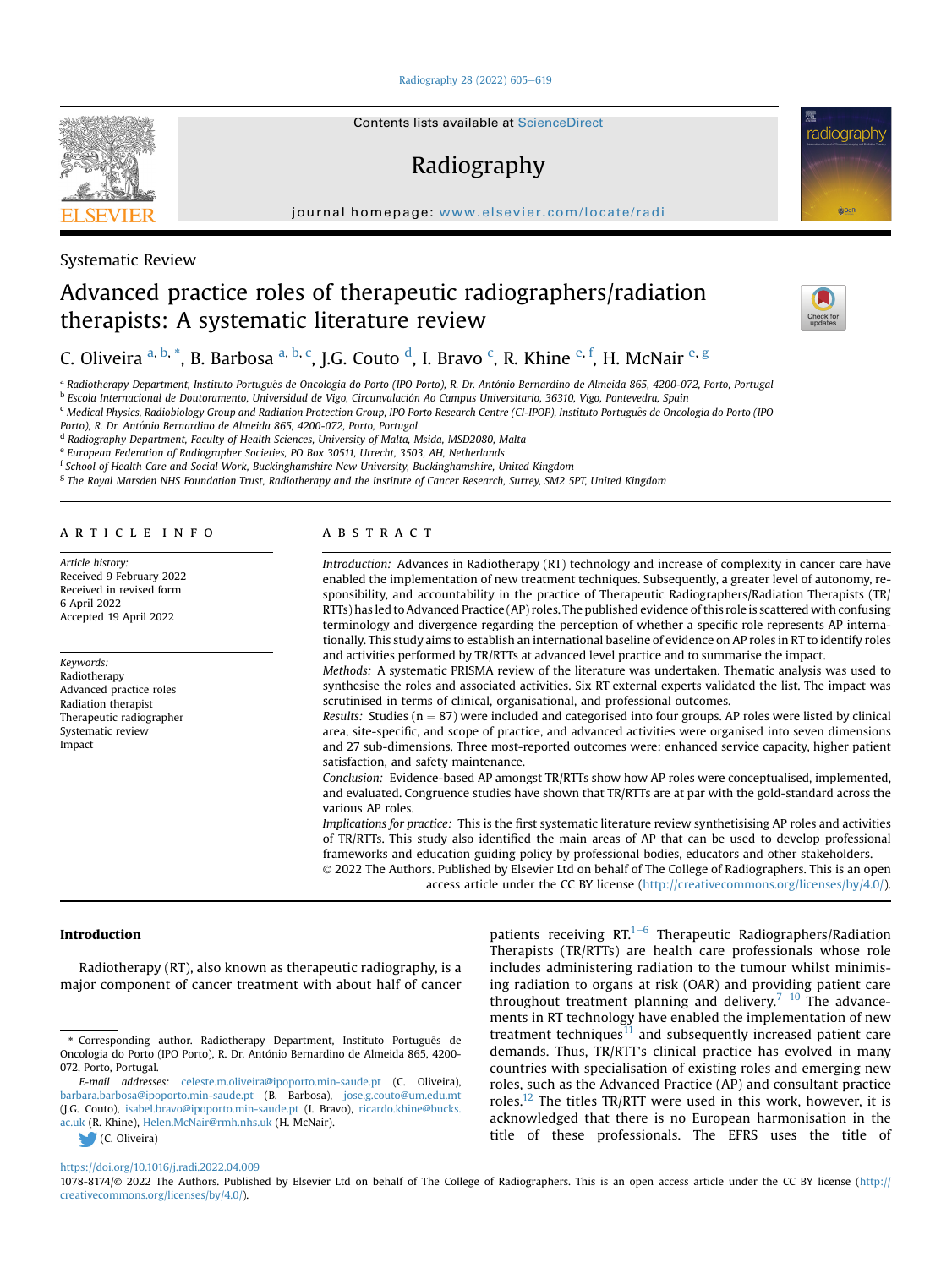"Radiographer" (using "Therapeutic Radiographer" to specify those practising RT), ESTRO refers to these professionals as "Radiation Therapists", but each country regulates the title and the profession differently.<sup>[13](#page-10-4)</sup>

AP roles are not performed at time of graduation (entry-level) but rather when the TR/RTTs have several years of professional experience underpinned by postgraduate education. $12,14$  $12,14$  $12,14$  New flexible workforce models have been created from the resulting skills-mix (or task shifting) innovations which maximises efficiency and effectiveness to meet service demands.<sup>15–[18](#page-10-6)</sup> This is important in RT, where a considerable gap exists between actual and optimal utilisation of RT across European countries. The goal of AP is to ensure the highest patient care with appropriate skills-mix and roles. However, conceptual and practical gaps are present because of the nature and evolution of these roles. $3,5,15,19$  $3,5,15,19$  $3,5,15,19$  $3,5,15,19$ 

The definition of AP roles is confusing due to the unclear and inconsistent terms used such as "role extension", "role expansion", and "specialised practice".<sup>[20](#page-10-10),[21](#page-10-11)</sup> Furthermore, the perception of whether a specific role represents AP varies internationally. $22-27$  $22-27$  $22-27$ Moreover, AP roles can be embedded into standard practice over time.<sup>[11,](#page-10-2)[20](#page-10-10)</sup>

Currently, RT departments seek patient safety with better clin-ical outcomes and cost-effective service.<sup>[28](#page-10-13)</sup> Advanced practitioners in RT have clinical expertise within areas such as pre-treatment planning, dosimetry, site-specific treatment, and technical innovation. TR/RTTs practising at an AP level have a pivotal role in the patient journey, from the referral, treatment coordination, follow-up, and liaison with the multidisciplinary oncology team.<sup>[12](#page-10-3)</sup>

Two European benchmarking documents guide AP in RT for educational institutions and professional bodies. $29,30$  $29,30$  Other literature from national policies includes frameworks and resources to support the implementation of AP roles. $31-36$  $31-36$  These frameworks define advanced knowledge, skills, and competencies required for TR/RTTs to develop the scope of practice.

This literature review has adopted the definition from the multiprofessional framework for advanced clinical practice in England.<sup>14</sup> The framework defines that AP roles are delivered by experienced practitioners with a high degree of autonomy and complex decision-making, supported by further education (masters degree or equivalent). Moreover, it embraces the core capabilities (knowledge, skills, behaviour) that convey the extent to which practitioners can adapt to change and solve problems with high complexity and in uncertain contexts. The framework establishes 48 capabilities that allow the developing of new roles across the four pillars of  $AP -$  clinical practice, leadership and management, education, and research.

However, no AP framework based on roles and activities (with associated core capabilities and specialist competencies) exists for the profession of TR/RTTs. As a result, quality standards vary across countries, and several countries do not have professional bodies in RT, hindering the TR/RTT role development. It is crucial to have organisational governance to guarantee patient safety when professionals take on new roles through legal guidelines, regulatory and professional frameworks.<sup>[20](#page-10-10)</sup> There is an urgent need to gather evidence from the implemented AP roles worldwide for future research with global and local significance.

This review aims to synthesise the evidence in AP roles amongst TR/RTTs' practice. Firstly, to identify AP roles and their dimensions in clinical practice areas with associated activities and tasks. Secondly, to summarise the impact of AP roles.

# Methods

A Systematic Literature Review (SLR) was performed following the Centre for Reviews and Dissemination (CRD) guidance<sup>37</sup> for

undertaking reviews in health care and following the Preferred Reporting Items for Systematic and Meta-Analyses (PRISMA) protocol.[38](#page-10-18) A systematic search was conducted between January 2020 and March 2021.

# Search strategy

A three-part search strategy ([Table 1\)](#page-2-0) was used based on the PICO framework omitting the definition of comparison (in this case, the standard practice) according to the methods used in previous allied health professional (AHP) SLRs.<sup>39,[40](#page-11-1)</sup> Population was defined as TR/RTT (including common titles for the profession)<sup>[41](#page-11-2)</sup> intervention was defined as AP (including a breadth and inclusive terminology); and outcomes was the level of practice. The final query (P AND I AND O) used on the bibliographic databases search used Boolean techniques to ensure no relevant literature was missed in the search strategy. The PRESS evidence-based  $checklist^{42}$  $checklist^{42}$  $checklist^{42}$  was used to guide the electronic search strategy development, and refinements were performed through discussion and peer-reviewed by the research team consisting of international TR/RTTs and RT lecturers with different academic backgrounds and professional roles. To check the evolution and quality of published evidence on AP roles, no restrictions were applied regarding the publication year, format and study design. Also, a hand search of key RT peer-reviewed journals was conducted (including articles in press) and a literature review snowballing was performed.

## Screening and study selection

A comprehensive search was performed following criteria listed on [Table 2.](#page-2-1) Two independent reviewers performed the systematic search in electronic databases independently for identification. Citations were then screened for eligibility (Zotero 5.0) by reviewer one. Duplicate records were removed and where titles did not provide enough information about the study, abstracts were prescreened against the inclusion criteria. The full text of potentially relevant papers was retrieved and examined. To ensure reliability and minimise selection bias, all selected and in-doubt papers were checked independently by two other reviewers. If divergences between researchers persisted, the final decision was reached through consensus. Multiple reports of the same study were aggregated.

## Quality screening

The Critical Appraisal Skills Programme $43$  (CASP) tools was applied for Randomized Controlled Trials (RCT), cohorts, qualitative studies, SLR; the reporting standards from CRD at the University of York was used for studies about health service changes<sup>[44](#page-11-5)</sup> and organisational case studies $45$ ; the Sirriyeh et al. $46$  tool was used for the remaining studies with diverse designs. The scores obtained were converted into three grades: good, moderate, and low.

## Data extraction and synthesis

The data extraction and synthesis of the included studies consisted of two distinct phases:

- 1 charting study characteristics and findings using Excel (V16.60).
- 2 summarising AP roles evidence. The papers were thematically analysed $47$  using NVIVO (V.1.5.2). All data related to AP roles was organised into themes (dimensions) and sub-themes (such as activities or tasks, and education requirements). The outcomes related to the impact of AP roles, including associated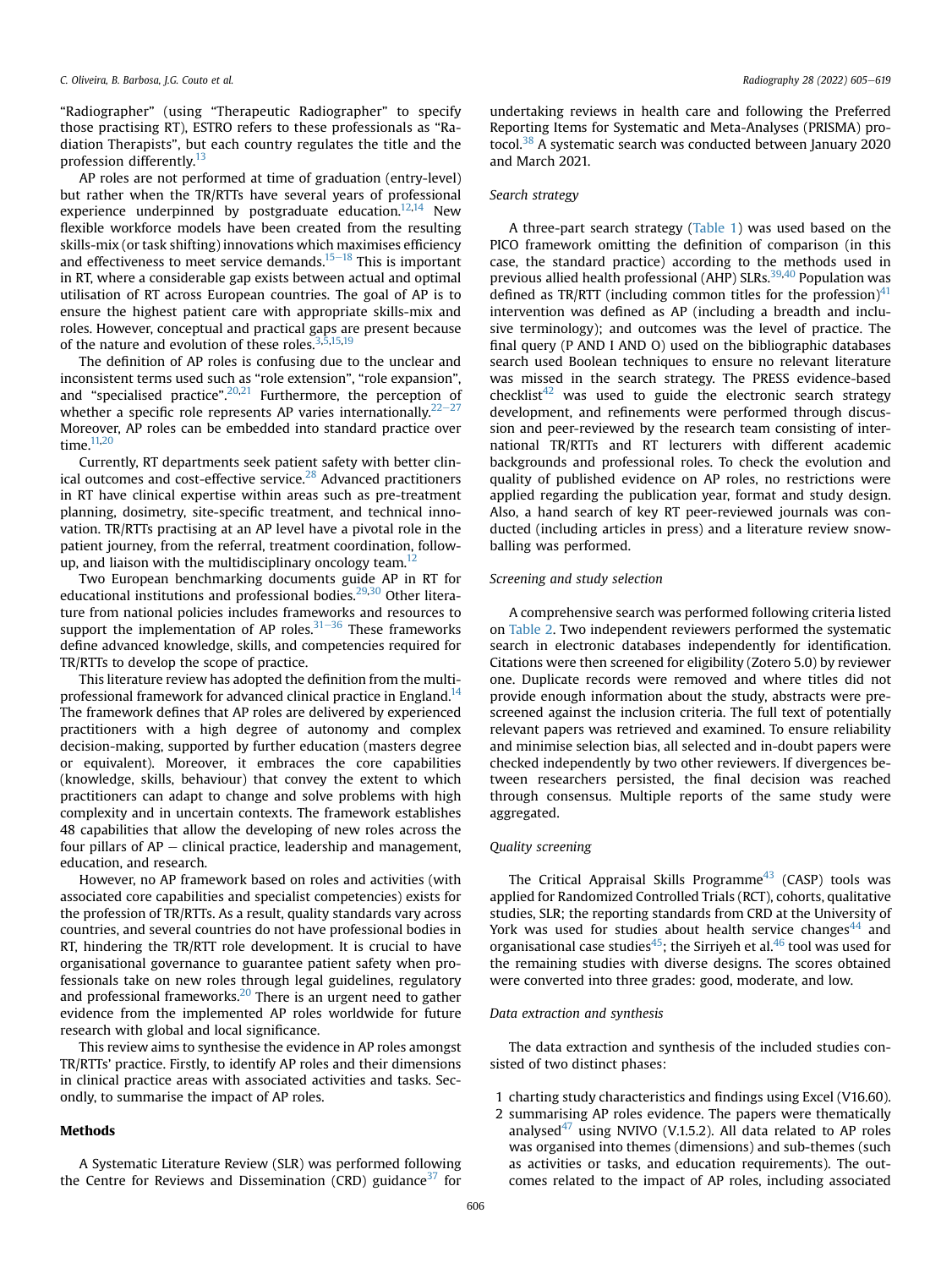#### <span id="page-2-0"></span>Table 1

Search strategy based on the PICO framework.

| Inclusion criteria        | Search terms                                                                                          | Query phrases                                                                         |
|---------------------------|-------------------------------------------------------------------------------------------------------|---------------------------------------------------------------------------------------|
| <b>Population</b>         |                                                                                                       |                                                                                       |
| Therapeutic radiographer/ | Radiotherapist, radiation therapist, RTT, radiographer,                                               | $A =$ radiotherapist OR RTT OR radiographer OR ((radiation OR                         |
| Radiation therapist       | therapeutic radiographer, radiation therapy technologist,                                             | therap* OR radiolog* OR electroradiology OR medical X-ray)                            |
|                           | radiation therapy technician, radiological technologist,                                              | AND (therapist OR radiographer OR technician OR                                       |
|                           | radiology technologist, radiology technician, eletroradiology<br>technician, medical X-ray technician | (technologist)                                                                        |
| Radiotherapy              | Radiotherapy, radiation therapy, therapeutic radiography,                                             | $B =$ radiotherapy OR (radiation AND (therapy OR oncology)) OR                        |
|                           | radiation oncology, brachytherapy                                                                     | (therapeutic radiography) or brachytherapy                                            |
| <i>Intervention</i>       |                                                                                                       |                                                                                       |
| Advanced practice         | Advanced practice, advanced scope, role extension, role                                               | $C =$ advance* OR extension OR expansion OR development OR                            |
|                           | expansion, role development, role advancement, expert<br>practice                                     | enhanced OR expert OR speciali* OR consultant OR<br>radiographer-led OR therapist-led |
| Advanced practitioner     | Advanced practitioner, consultant, specialized (-ised), specialist,                                   |                                                                                       |
|                           | enhanced, radiographer-led, therapist-led                                                             |                                                                                       |
| <b>Outcomes</b>           |                                                                                                       |                                                                                       |
| Level of practice         | Scope of practice (-ise), roles, skills, tasks, capabilities,                                         | $D =$ scope OR practi* OR role OR skill OR task OR capabilit* OR                      |
|                           | responsibility, autonomy, accountability                                                              | responsibility OR autonomy OR accountability                                          |
| <b>Final query</b>        | $=$ (population) AND (intervention) AND (outcomes) $=$ A AND B AND C AND D                            |                                                                                       |
| <b>Databases</b>          |                                                                                                       |                                                                                       |
| Health-specific           | MEDLINE complete, PubMed Central, Cochrane Reviews                                                    |                                                                                       |
| Education-specific        | <b>ERIC</b>                                                                                           |                                                                                       |
| Multidisciplinary         | Scopus <sup>b</sup> , Web of Science <sup>b</sup>                                                     |                                                                                       |

<span id="page-2-2"></span><sup>a</sup> Without further adaptations (at syntax level and subject headings) on the advanced search platforms. Differences between the platforms were the search options, modes, and expanders.

<span id="page-2-3"></span> $<sup>b</sup>$  To avoid unnecessary duplication of effort a filter was used to exclude MEDLINE from the search.</sup>

#### <span id="page-2-1"></span>Table 2

Inclusion and exclusion criteria.

| Inclusion criteria                                                                                                                                                                                                                                            |
|---------------------------------------------------------------------------------------------------------------------------------------------------------------------------------------------------------------------------------------------------------------|
| Focus on AP of TR/RTTs (referred to in title/keywords/text or if the reviewers considered the subject related)<br>Peer-reviewed journal articles (original/research/regular articles)<br>Systematic literature reviews                                        |
| <b>Exclusion criteria</b>                                                                                                                                                                                                                                     |
| Focus on standard practice of TR/RTTs (traditional scope of practice)<br>Focus on disciplines from Radiation Sciences (radiography, radiology, nuclear medicine) but not in RT<br>Focus on other RT professionals (e.g.: MDs, nurses, MPs) but not on TR/RTTs |

Focus on AP of other AHPs (e.g.: physical therapists, occupational therapists)

Non-English publications

Editorials, letters, commentaries, position and discussion papers, benchmarking guidelines, abstracts from conference proceedings (unless full-text article available)

AHPs-allied health professionals, AP-advanced practice, MDs-medical doctors (clinical or radiation oncologist), MPs-medical physicists, TR/RTTs-therapeutic radiographers/ radiation therapists, RT-radiotherapy.

indicators and metrics, were coded using a toolkit developed by Gerrish et al.<sup>[48](#page-11-9)</sup> and adapted for the radiography profession by Snaith et al.<sup>[49](#page-11-10)</sup>

The resulting list of AP roles and activities was validated and reorganised by six external experts representing different European countries and areas of RT (professional practice, education and training, management, research, patient advocacy).

## Results

From the systematic search, 91 articles $27,50-139$  $27,50-139$  $27,50-139$  published between 1999 and 2021 were deemed eligible for the review (see [Fig. 1](#page-3-0) with the PRISMA flow diagram). In the final review were included 87 studies (see supplementary File 1 for full tabular summaries of included studies). The first paper with an AP role description in RT was published more than 20 years ago in the UK. $65$ The studies were conducted in 10 different countries [\(Table 3](#page-3-1)), the

majority from the UK (35%), Canada (31%) and Australia (18%). Only five studies resulted from international collaborations.<sup>[56](#page-11-12)[,73](#page-11-13),[99](#page-12-0)[,126](#page-12-1),12</sup>

Of the studies included, 41% used mixed-methodology, 30% used quantitative designs, and 29% used qualitative approaches. Most of the studies are non-experimental descriptive research designs, with only one RCT $80$  and two clinical studies.<sup>[78,](#page-11-15)[87](#page-12-3)</sup> Some studies resulted from audits (11%) and service evaluations (9%). Four studies  $51,66,72,82$  $51,66,72,82$  $51,66,72,82$  $51,66,72,82$  $51,66,72,82$ are SLR (narrative and scoping reviews were excluded).

Forty-four per cent of the studies involved TR/RTTs acknowledged as "advanced practitioners", and the job titles were diverse between and within countries ([Table 4](#page-4-0)). The remaining studies involved TR/RTTs that performed activities or tasks autonomously or adopted a new role beyond their scope of practice, described as TR/RTT (39%), senior (10%), specialist (6%), and research TR/RTT (1%).

The majority of studies (72%) reported exclusively on the clinical practice pillar of AP, 18% included research, 18% included education, and 13% included leadership. Only 11% comprehended all four pillars of AP [\(Table 5](#page-4-1)).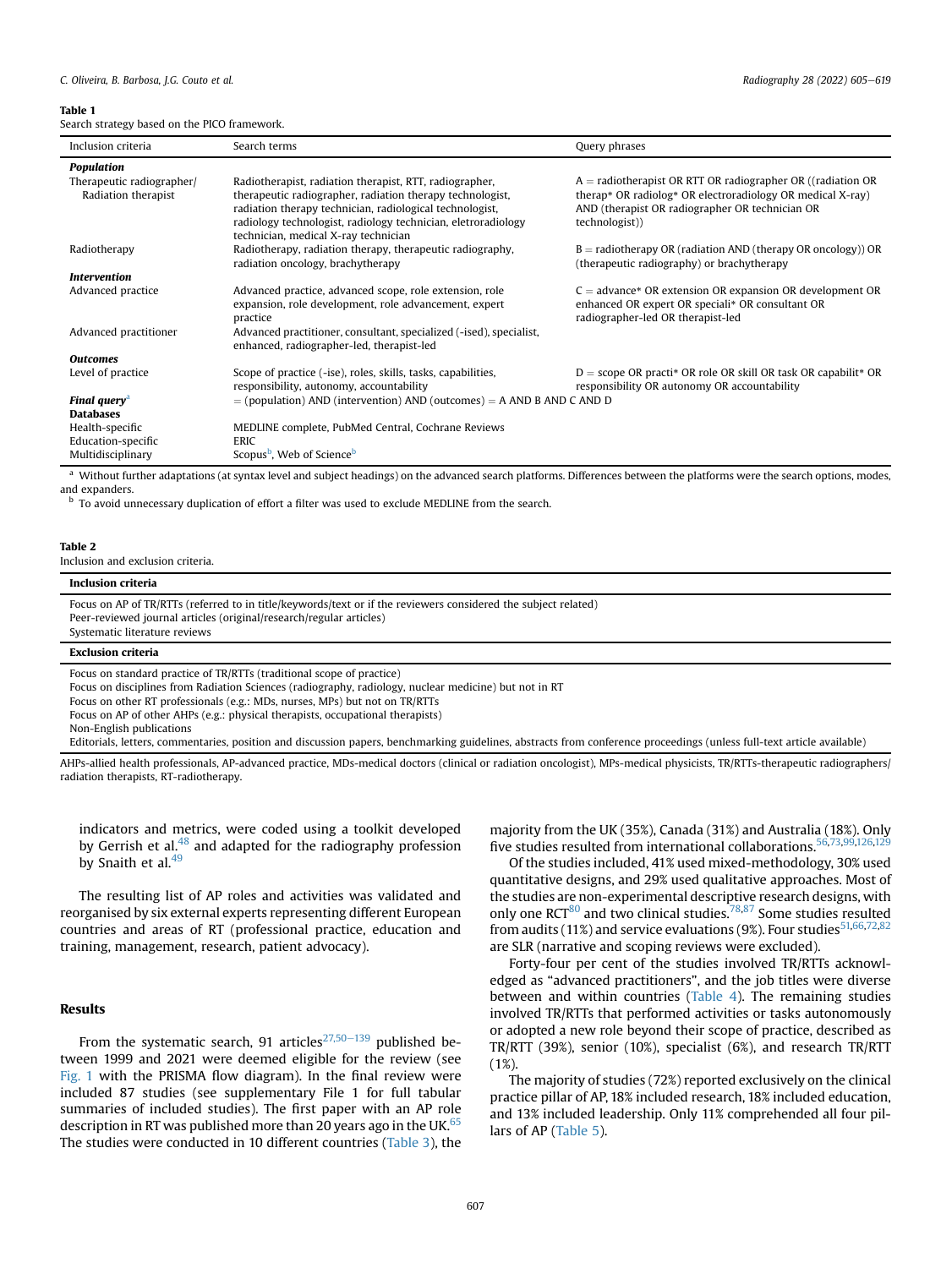<span id="page-3-0"></span>

Figure 1. PRISMA flow diagram.

#### <span id="page-3-1"></span>Table 3 Included studies per country.

| Country            | <b>Studies</b><br>(n) | References                                                |
|--------------------|-----------------------|-----------------------------------------------------------|
| United             | 30                    | 54, 58, 60, 61, 64, 65, 69 - 71, 73, 75 - 77, 82, 87,     |
| Kingdom            |                       | 90,96,100,106,110,111,116,117,120,121,130,131,133,135,139 |
| Canada             | 27                    | 55-57,68,74,83-86,88,89,97,102-105,107,108,               |
|                    |                       | 113,114,122-126,132,136                                   |
| Australia          | 16                    | 50,51,53,63,66,67,72,78,80,95,109,115,118,119,127,127     |
| Italy              | 4                     | 52,92,93,101                                              |
| New Zealand        | 3                     | 27,62,91                                                  |
| <b>Netherlands</b> | っ                     | 59.134                                                    |
| Singapore          | 2                     | 129,138                                                   |
| Ireland            |                       | 112                                                       |
| Ghana              |                       | 99                                                        |
| Hong Kong          |                       | 137                                                       |

The studies were clustered into four groups ([Table 6\)](#page-4-2) according to the key themes and summarised in terms of research focus, methods, and findings (see supplementary File 2 for full tabular summaries of each group). Some studies were included in more than one group.

# Role evaluation and development

In this largest group, most of the studies (86%) were single-role research, 19% were clinical audits, and 13% were service evaluations. The most common were single-centre studies in single-area of clinical practice, like palliative care or in one site-specific role such as breast cancer.

# Task congruence

Studies investigating task congruence assessed TR/RTTs' competencies compared to other professionals (e.g., Medical Doctors - MDs: radiation or clinical oncologists) in the performance of a specific activity. The majority were single-centre studies reporting good agreement rates. 53% checked the performance of TR/RTT in specific tasks involving treatment planning (such as target delineation and autonomous simulation) and imaging of pre-treatment delivery. Other studies investigated activities related to patient care, such as treatment toxicity assessment or patient follow-up. The site-specific role more studied was breast cancer, mainly activities performed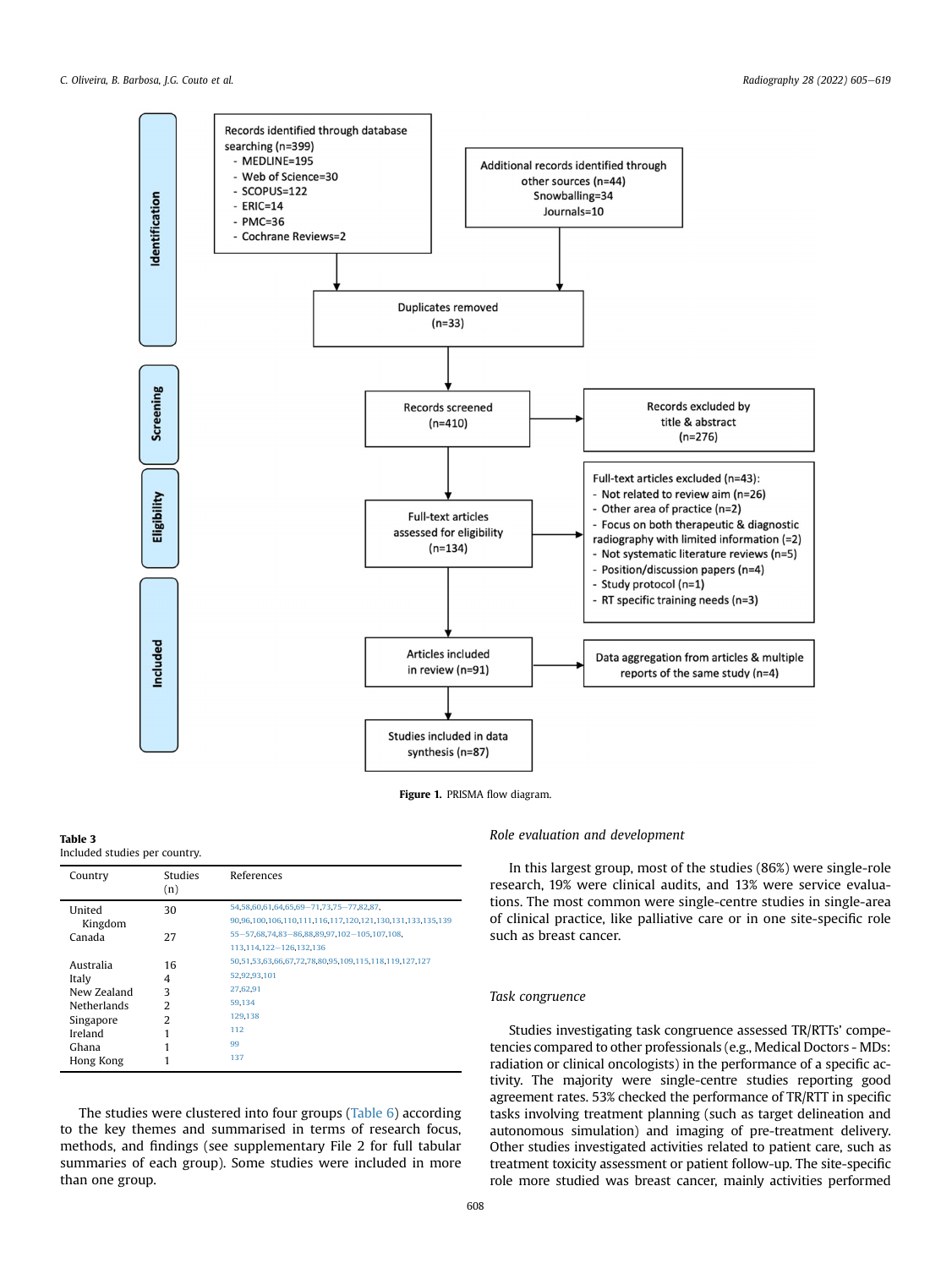#### C. Oliveira, B. Barbosa, I.G. Couto et al.  $\blacksquare$

#### <span id="page-4-0"></span>Table 4

| Job titles amongst TR/RTTs working in AP roles. |  |  |  |
|-------------------------------------------------|--|--|--|
|-------------------------------------------------|--|--|--|

| Job titles                                     | Countries                       |
|------------------------------------------------|---------------------------------|
| Advanced Practice Radiation Therapist (APRT)   | Canada, Australia,<br>Singapore |
| Advanced Clinical Practitioner                 | United Kingdom                  |
| Advanced Therapeutic Radiographer              |                                 |
| Consultant Therapeutic Radiographer            |                                 |
| Clinical Specialist Radiation Therapist (CSRT) | Canada, Italy                   |
| Radiation Therapy Advanced Practitioner (RTAP) | Australia                       |

during breast planning, such as contouring, and treatment field definition on computed tomography-simulation.

# Role implementation and stakeholders' insights

The majority in this group were feasibility studies on AP (47%) with an exploratory approach using surveys, interviews or focus groups to investigate the perceptions of RT stakeholders: TR/RTTs, MDs, nurses, and medical physicists (MPs). There were also studies per scope of practice such as patient review, image review, treatment planning, and information and support.

In addition to the primary studies there were four SLR. Two reviews focused on non-specific scope of practice: one investigated the international current AP for national adaptation<sup>51</sup> and the other reported evidence about the impact of AP on patient outcomes and health service quality. $82$  The remaining two reviews focused on spe-cific scope of practice: image review<sup>66</sup> and psychosocial support.<sup>[72](#page-11-18)</sup>

## Educational programmes

Education and training to support the development, implementation, and sustainability of AP roles formed the smallest group. Competency packages, frameworks, orientation and inhouse programmes (or postgraduation courses) dedicated to AP for TR/RTTs were described in these papers.

# Evidence related to AP roles

This review provided insight into all the TR/RTTs' AP roles and activities, as identified across the literature. Since the AP definition

#### <span id="page-4-1"></span>Table 5

Reporting of AP "four pillars".

is an evolving concept, some activities considered AP at the time of publication of the studies became routine practice due to the continuous change of scope of practice of TR/RTTs over time. These activities were excluded from the list of advanced activities: such as 2D imaging assessment and decision making, mould room tasks.[88,](#page-12-17)[89](#page-12-18),[93](#page-12-34)[,114](#page-12-24),[127,](#page-12-32)[131](#page-12-15)

The thematic analysis reported activities and tasks from AP roles into seven dimensions, and 27 sub-dimensions [\(Table 7](#page-5-0)). Also, the advanced practitioner specialise by clinical area of practice, disease site-specific role, and scope of practice ([Table 8\)](#page-6-0).

The most studied AP site-specific role was breast cancer  $(n = 30)$ , reporting advanced activities such as target delineation and comprehensive care interventions. The most investigated clinical area of AP was palliative care ( $n = 24$ ), describing activities such as referral, patient assessment, treatment prescription ([Fig. 2](#page-7-0)).

The most-reported scopes of AP amongst TR/RTTs were information and support ( $n = 24$ ) and on-treatment review ( $n = 15$ ) ([Fig. 3](#page-7-1)). The first includes activities such as specialised information and holistic patient support, including diverse interventions. The second includes treatment assessment and management, patient referral and orders, and pharmacological intervention.

## Evidence related to the impact of AP roles

The outcomes were structured in three domains of significance: clinical, organisational, and professional. Each of these domains was divided into several sub-domains. Each sub-domain identified impact indicators (measurable and perceived) and described the outcomes with some metrics ([Table 9\)](#page-8-0). The three most-reported outcomes from AP roles were: enhanced service capacity, higher patient satisfaction, and safety maintenance. Only two studies<sup>[101,](#page-12-35)[128](#page-12-38)</sup> reported negative outcomes.

#### Education and training of AP roles

In this review, education and training for AP in RT varied considerably (e.g., Masters in AP, Masters modules, in-house training) and often were not described. Therefore, there is no robust evidence about standardised AP programmes. This lack of strategic educational pathways at national levels directly affects

| Advanced Practice pillar         | Studies (n) | References                                                                      |
|----------------------------------|-------------|---------------------------------------------------------------------------------|
| Clinical                         | 63          | 51-54 57 58 60 61 63 64 66-68 71 72 74-78 80 82 85-93 95 99-105 108 110 112-115 |
|                                  |             | 117-120.122-124.126-131.133-137                                                 |
| All pillars                      | 10          | 55, 56, 27, 65, 69, 73, 83, 84, 96, 125                                         |
| Clinical, education and research |             | 121                                                                             |
| Clinical and research            |             | 50,59,106,107,116                                                               |
| Clinical and education           |             | 111, 138, 139                                                                   |
| Clinical and leadership          |             | 62                                                                              |
| Education                        |             | 70,132                                                                          |
| Unspecified                      |             | 97,109                                                                          |

#### <span id="page-4-2"></span>Table 6

#### Included studies per group.

| Cluster                                        | Studies (n) | Papers (n) | References                                                                           |
|------------------------------------------------|-------------|------------|--------------------------------------------------------------------------------------|
| Role evaluation and development                | 37          | 40         | 54, 57, 58, 60, 61, 63, 68, 69, 71, 73 - 81, 83 - 86, 94, 98, 99, 103, 106           |
|                                                |             |            | 110.112.113.115-117.125 126.130.133.135.136.139                                      |
| Task congruence                                | 30          | 30         | 50,52-54,57,59,74,87-90,92,93,95,100-102,104,105,111,114,118-120,122,123,128,131,134 |
|                                                |             |            | .138                                                                                 |
| Role implementation and stakeholders' insights | 19          | 19         | 27.51.55.56.62.64-67.72.82.96.97.108.109.123.127.129.137                             |
| Educational programmes                         |             |            | 70.91.107.111.121.132.138                                                            |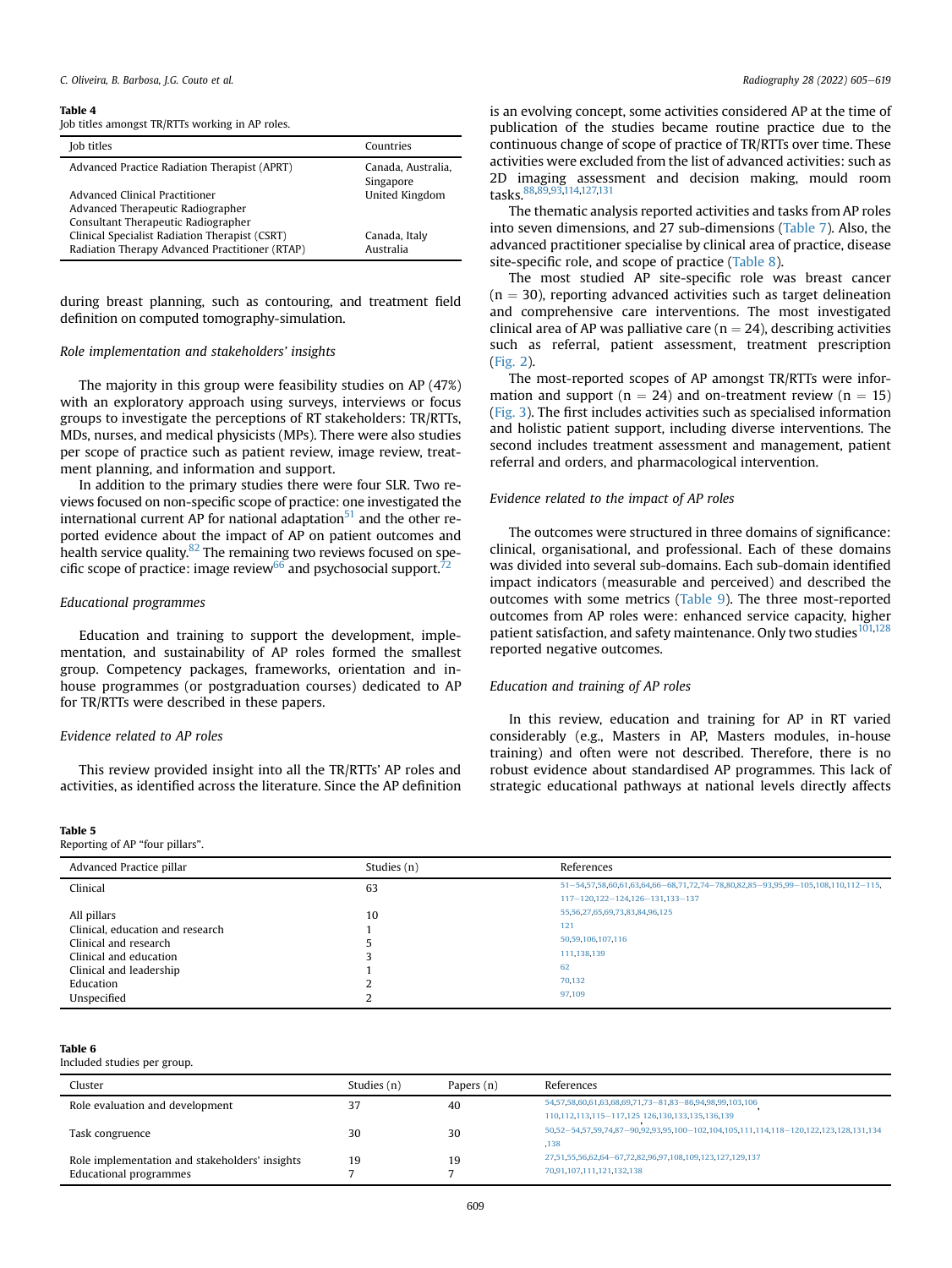# <span id="page-5-0"></span>Table 7

List of activities from TR/RTTs' AP roles according to included studies.

| Dimensions & subdimensions                             | Examples of activities                                                                                                                                                                                                                         | Sources                                                                                   |
|--------------------------------------------------------|------------------------------------------------------------------------------------------------------------------------------------------------------------------------------------------------------------------------------------------------|-------------------------------------------------------------------------------------------|
| <b>Patient Care &amp; Support</b>                      |                                                                                                                                                                                                                                                |                                                                                           |
| Patient assessment & management                        | Physical, psychosocial, cognitive, sexual, and spiritual condition examination.<br>Patient history taking, treatment toxicity assessment/management,<br>documentation of clinical response to treatment, etc.                                  | 50,51,58,60,61,64,65,68,69,71,73,83,84,99,106,106,108,<br>110,115,116,123,125,129,133,139 |
| Patient information                                    | Evidence based information for disease, prognosis, interventions, and<br>treatment.                                                                                                                                                            | 51,56,61-63,65,68,69,71-73,78,81,99,112,113,115,117,<br>125, 129, 133, 137 - 139          |
| Pharmacological intervention                           | Telephone help line counselling, informed consent for procedures, post-<br>treatment information, etc.<br>Independent or supplementary drugs prescribing/administering/dispense,                                                               | 56,61,62,69,71,73,83,97,106,108,116,125                                                   |
|                                                        | medications review, etc.                                                                                                                                                                                                                       |                                                                                           |
| Follow-up & survivorship<br>Patient holistic support   | Physical/remote consultation, chronic side effects support/intervention, etc.<br>Intervention in anxiety/distress/diet/exercise/relaxation/quality of life, liaison<br>with support groups, etc.                                               | 62,68,68,87,112,117,125,126,135,138,139<br>27,61,63,65,69,72,73,78,80,112,115,117,129,138 |
| Patient referral & orders                              | Referral to other disciplines, order for dressings/tests/imaging investigations.<br>New patient clinic acceptance, review referral packages, requests<br>authorizations, etc.                                                                  | 55,56,61,61,64,65,68,69,71,73,83,99,106,110,112<br>115, 117, 125, 133                     |
| <b>Treatment Planning</b>                              |                                                                                                                                                                                                                                                |                                                                                           |
| Treatment prescription                                 | Dose prescription/fractionation/dose supplementation areas/dose constrains for                                                                                                                                                                 | 55, 56, 62, 69, 73, 75, 83, 115, 125                                                      |
| Advanced planning & simulation                         | OAR, etc.<br>Physical/virtual simulation, target delineation, OAR contouring, clinical mark up.<br>Plan/simulation evaluation & approval, contrast administration (IV/oral/rectal/                                                             | 51-57,62,69,73,83,84,95,100-104,118-120,122,125,128,<br>130, 134, 136 - 138               |
| Planning of complex cases & techniques                 | cannulation), etc.<br>Peer review of IMRT/VMAT/brachytherapy/SRS/total CNS/high risk target<br>volumes.                                                                                                                                        | 55,56,62,67,69,73,75,77,83,84,120,125,138                                                 |
| Multimodality image registration & fusion              | Technical and dosimetry consultation, re-planning of complex cases, etc.<br>Quality evaluation and approval, manual adjustments, etc.                                                                                                          | 62,77,83,84                                                                               |
| <b>Treatment Imaging &amp; Delivery</b>                |                                                                                                                                                                                                                                                |                                                                                           |
| Advanced IGRT/ART                                      | (3D/4D/markers) imaging assessment, anatomical changes detection, plan of the                                                                                                                                                                  | 59,69,77,85,90,92,96,111,120,124,138                                                      |
|                                                        | day selection, adapt to position, decision making, and image approval, etc.<br>Supervision of complex cases & techniques Online checking, plan acceptance, re-plan decision.<br>Expert advice at problem solving, technical consultation, etc. | 69,77,85,90,111,120,125,138                                                               |
| <b>Management &amp; Consultancy</b>                    |                                                                                                                                                                                                                                                |                                                                                           |
| Project management                                     | Engagement of team members, identification of partnerships and funding/                                                                                                                                                                        | 55,69,138                                                                                 |
| Clinical governance & business cases                   | grants, progress reports, etc.<br>Setting and monitoring service standards, performance/resources management.<br>Recruitment and retention, managerial and MDT meetings, policies                                                              | 55,56,62,65,69,138                                                                        |
| National guidance & communication                      | development, etc.<br>Writing management reports, patient's advocacy, RT working groups (profiles,<br>protocols, etc).                                                                                                                          | 65,69,107                                                                                 |
| <b>Quality &amp; Risk Management</b>                   |                                                                                                                                                                                                                                                |                                                                                           |
| Risk management                                        | Establishment of a radiation safety culture, risk improvement project (safe                                                                                                                                                                    | 55,62,98,138                                                                              |
| Quality assurance & quality control                    | working practices), etc.<br>Site-based QA rounds, online plan checking, quality improvement project, QA                                                                                                                                        | 27,56,62,67,75,77,84,98,103                                                               |
|                                                        | meetings, QA groups, etc.                                                                                                                                                                                                                      |                                                                                           |
| Research & Innovation                                  |                                                                                                                                                                                                                                                | 55, 56, 69, 73, 116, 125, 138                                                             |
| Advanced research & coordination<br>of clinical trials | Management of task groups, coordination of multicentre/international clinical<br>trials, etc.                                                                                                                                                  |                                                                                           |
| Evidence-based practice advancement                    | Development of standards/protocols, establishment of site-specific expertise for<br>professional leadership, MDT/site group meetings, tumour board activities,                                                                                 | 56,59,62,65,69,73,75,77,83,84,96,125,138                                                  |
| Audits & accreditation                                 | expert role model in RT with best professional practices, etc<br>Development of audits programmes for new model of care/pathway/changing<br>of practices/new RT techniques, involvement in programmes accreditation, etc.                      | 55,62,65,69,73,74,125,138                                                                 |
| Knowledge dissemination                                | Peer-review presentations and publications, reviewer for peer review journals,<br>books and chapter author/co-author, awards, and honours, etc.                                                                                                | 55,65,69,84,116,125,132,138                                                               |
| Innovation & service development                       | Service redesign for comprehensive care, innovative integration of new<br>technologies/techniques/procedures.                                                                                                                                  | 65,69,73,83,84,138                                                                        |
| Strategic involvement at                               | Planning of new facilities, development of multi-professional research agenda/<br>new principles/concepts, etc.<br>Participation in advisory committees/special interest groups/expert panels/                                                 | 69,84                                                                                     |
| national & international level                         | communities of practice, etc.                                                                                                                                                                                                                  |                                                                                           |
| <b>Education &amp; Training</b>                        |                                                                                                                                                                                                                                                | 55,56,62,69,96,97,121,125,132,138,139                                                     |
| Advanced clinical education                            | Coordination/supervision/evaluation of students from different academic<br>degrees and inter-professional education<br>Lead role in development and assessment of educational inter-professional                                               | 51,65,69,121,125,138                                                                      |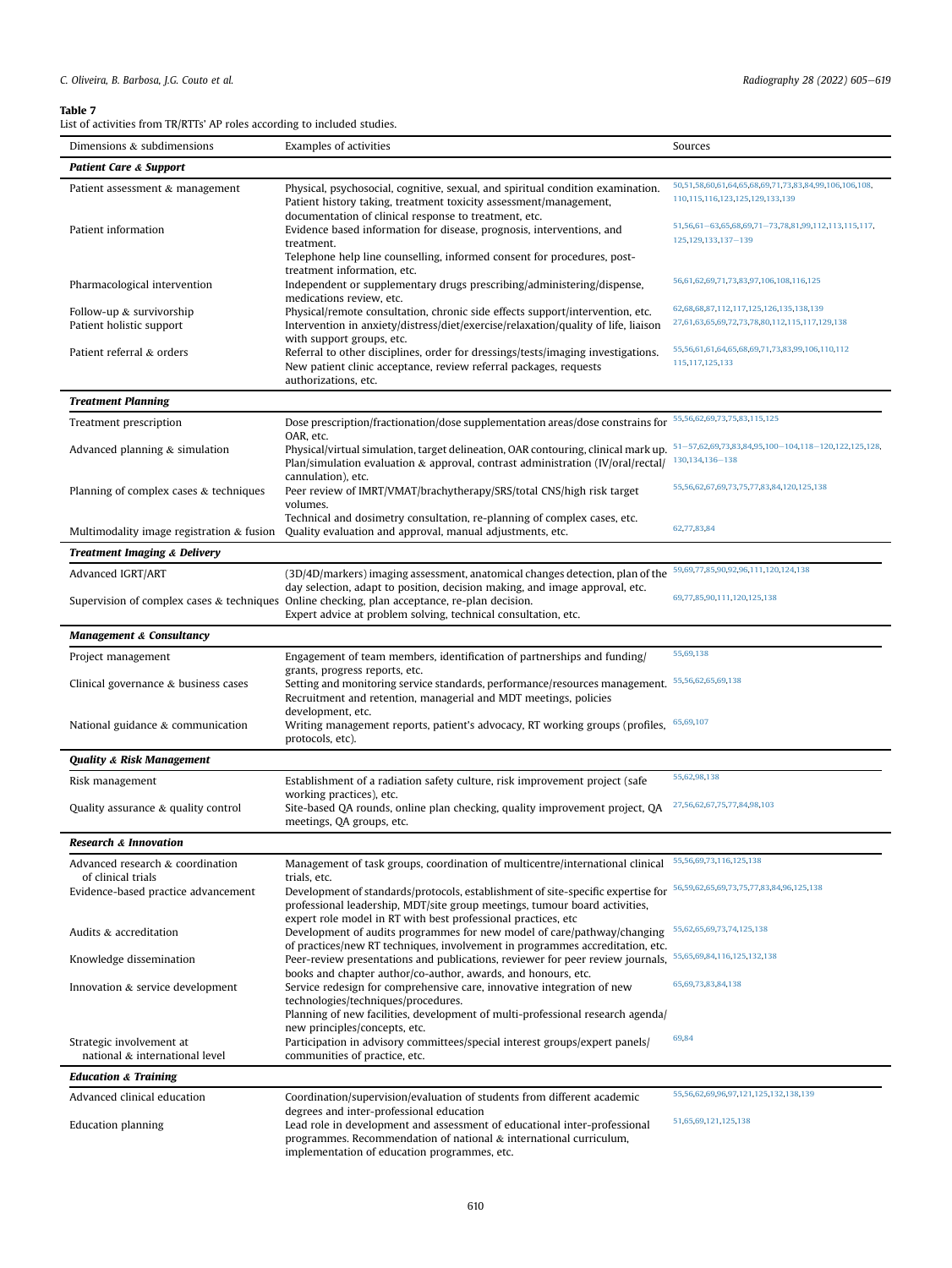## Table 7 (continued )

| Dimensions & subdimensions | Examples of activities                                                                                                                                                                                             | Sources |
|----------------------------|--------------------------------------------------------------------------------------------------------------------------------------------------------------------------------------------------------------------|---------|
| CPD development            | External consultancy, assessor of international courses, development of training 69,107,125,138<br>programmes for complex techniques, set in-house teaching courses with<br>competence and training packages, etc. |         |
| RT advocacy                | Development of RT education resources for healthcare/community, awareness <sup>65,73,107,138</sup><br>projects, etc.                                                                                               |         |

CNS-central nervous system, CPD-continuing professional development, IGRT/ART-image-guided radiation therapy/adaptive radiotherapy, IMRT-intensity-modulated radiation therapy, IV- intravenous, MDT-multidisciplinary team, OAR- organs at risk, QA-quality assurance, RT-radiation therapy, SRS-stereotactic radiosurgery, VMAT-volumetric modulated arc therapy.

#### <span id="page-6-0"></span>Table 8

List of activities from TR/RTTs' AP roles by clinical area or disease site-specific or scope of practice according to included studies.

| <b>Advanced Practice Roles</b> | Examples of activities                                                                                                                                                                                                | Sources                                              |  |
|--------------------------------|-----------------------------------------------------------------------------------------------------------------------------------------------------------------------------------------------------------------------|------------------------------------------------------|--|
| Clinical area or site-specific |                                                                                                                                                                                                                       |                                                      |  |
| Brachytherapy                  | Patient initial assessment, patient information & counselling, patient education (pre-brachytherapy                                                                                                                   | 27,59,62,75,96,113                                   |  |
|                                | information)<br>OARs contouring for HDR, effective planning, process coordination                                                                                                                                     | 62,85,96,138                                         |  |
|                                | Treatment application                                                                                                                                                                                                 | 59                                                   |  |
| <b>Breast</b>                  | Comprehensive care, review clinics for radical patients, consultation with new patients, referrals                                                                                                                    | 27,60,61,72,78,80,82,83,85,96,105,110,121            |  |
|                                | (physiotherapy, psychologist $\&$ medical), dietary $\&$ exercise interventions, psychosocial interventions,                                                                                                          | 132,138                                              |  |
|                                | seroma evaluation& management                                                                                                                                                                                         |                                                      |  |
|                                | Clinical breast mark up, simulation RTT-led, breast boost localisation, OARs contouring, target                                                                                                                       | 51-53,57,60,62,70,83,101-104,118,119,<br>130,134,136 |  |
|                                | delineation (tumour bed, cavity, seroma), breast $\&$ boost planning                                                                                                                                                  | 27,83-85,96,138                                      |  |
| Head & Neck                    | Target localisation with multi-modality imaging, planning image, target definition $\&$ delineation (e.g.,                                                                                                            |                                                      |  |
| Lung                           | tomotherapy/adaptive RT), image assessment & approval<br>RT patient pathway management, MDT presentation of patient clinic data, responsible for the SBRT                                                             | 69,96                                                |  |
|                                | pathway, compile patient information leaflets (radical $\&$ palliative $\&$ SBRT)                                                                                                                                     |                                                      |  |
|                                | Patients' selection, breath-hold coaching, support in simulation & treatment                                                                                                                                          | 138                                                  |  |
| Neuro-oncology                 | New patient pre-treatment assessment clinic, presentation of patient's clinic data in peer review session,                                                                                                            | 69,96                                                |  |
|                                | post SRS follow-up, SRS clinic                                                                                                                                                                                        |                                                      |  |
| Paediatric                     | Patient & parents counselling (telephone "follow-on"), specialized support & comfort (diversionary                                                                                                                    | 27,63,139                                            |  |
|                                | DVD, long-term tools for parents, education sessions in schools)                                                                                                                                                      | 138,139                                              |  |
|                                | Treatment coordination (patient's advocacy, guidance $\&$ support for parents' decision making, liaising                                                                                                              |                                                      |  |
| Palliative care                | with paediatric oncology MDT (e.g., psychosocial, hospital play specialist, RT $\&$ oncology staff)<br>Patient assessment (before, during $\&$ after treatment) $\&$ screening (diagnostic imaging, histology review, | 54-56,68,70,73,75,82-85,95,107,122,                  |  |
|                                | toxicity assessment, prescribing/administering medication), remote follow up, patient information $\&$                                                                                                                | 125, 126, 138                                        |  |
|                                | counselling (informed consent), supportive care, liaison with palliative care teams, referral & triage                                                                                                                |                                                      |  |
|                                | Treatment prescription, simulation (mark up, fields localisation/ordering simulation), treatment                                                                                                                      | 54,62,69,70,73,75,76,95,96,100,108,122,              |  |
|                                | planning (approval), shared treatment decision making                                                                                                                                                                 | 138                                                  |  |
|                                | Supportive care: continuity of care (point of contact), treatment delivery team, pain control, scheduling                                                                                                             | 54,75,97,125,126,138                                 |  |
|                                | future appointments, pre-treatment image approval                                                                                                                                                                     | 54, 55, 73, 75, 83, 95, 107, 126                     |  |
|                                | Program planning & delivery (admission & discharge, triage referrals, treatment booking,                                                                                                                              |                                                      |  |
|                                | transportation, documentation, liaison with other specialties, MDT meetings with case summary<br>presentation & recommendations)                                                                                      |                                                      |  |
| Urology/prostate               | On-treatment review (including patients from clinical trials), acute toxicity assessment, follow-up                                                                                                                   | 27,87,96,116,117,123,133,135                         |  |
| Other sites                    | Gynaecology, colorectal, skin, mycosis fungoides                                                                                                                                                                      | 27,55,70,83-85,96,106,138                            |  |
| Scope of practice              |                                                                                                                                                                                                                       |                                                      |  |
| Follow-up                      | Remote or physical follow-up clinic, survivorship support                                                                                                                                                             | 55,68,87,112,117,135                                 |  |
| Image review                   | IGRT/ART: image assessment $&$ decision making (with approval)                                                                                                                                                        | 27,55,56,59,62,66,70,85,88,96,127,138                |  |
| Information & support          | Patient specialised information, counselling, and holistic support                                                                                                                                                    | 27,51,56,61-63,65,68,69,71-73,78,80,99,              |  |
|                                |                                                                                                                                                                                                                       | 106,112,113,110,115,117,125,129,139                  |  |
| On-treatment review            | Treatment assessment $\&$ management, pharmacological intervention, patient referral $\&$ orders                                                                                                                      | 50,51,56,60,61,64,62,70,71,106,110,115,              |  |
|                                |                                                                                                                                                                                                                       | 117,129,133                                          |  |
| Pre-treatment                  | Simulation/CT-simulation RTT-led, site-specific tasks: CTV delineation, OARs contouring, advanced<br>planning                                                                                                         | 51-53, 56, 57, 62, 67, 83, 122, 134, 136, 138        |  |
| Practice development           | Leadership $\&$ supervision of RT staff, quality improvements initiatives $\&$ reports                                                                                                                                | 27,51,55,69,96,97                                    |  |
| Clinical research              | Research & development, clinical analysis, clinical trials research, clinical research with co-joining role<br>of patient review                                                                                      | 27,51,55,69,116                                      |  |
| Other roles                    | Management site-specific advanced practitioner, education & training advanced practitioner, molecular                                                                                                                 | 27,55,56,62,85,96,103,132                            |  |
|                                | RT, radiation safety/QA RTT, information technology, new technology education, SBRT/SRS/tomotherapy<br>advanced practitioner                                                                                          |                                                      |  |

CT-computed tomography, CTV-clinical target volume, HDR-high dose rate, IGRT/ART-image-guided radiation therapy/adaptive radiation therapy, MDT-multidisciplinary team, OARs- organs at risk, QA-quality assurance, RT-radiotherapy, RTT-radiation therapist, SBRT-stereotactic body radiation therapy, SRS- stereotactic radiosurgery, tttreatment.

standardisation of AP roles, regulation, and protection for advanced practitioners and patients. Despite this, many studies highlight the key role of education to AP development and validation of advanced skills, specialist competencies and core capabilities.

# Discussion

This SLR shows that TR/RTTs are able to develop their skills to perform AP roles with a positive impact on patient care and satisfaction. The most common roles were site-specific in breast cancer,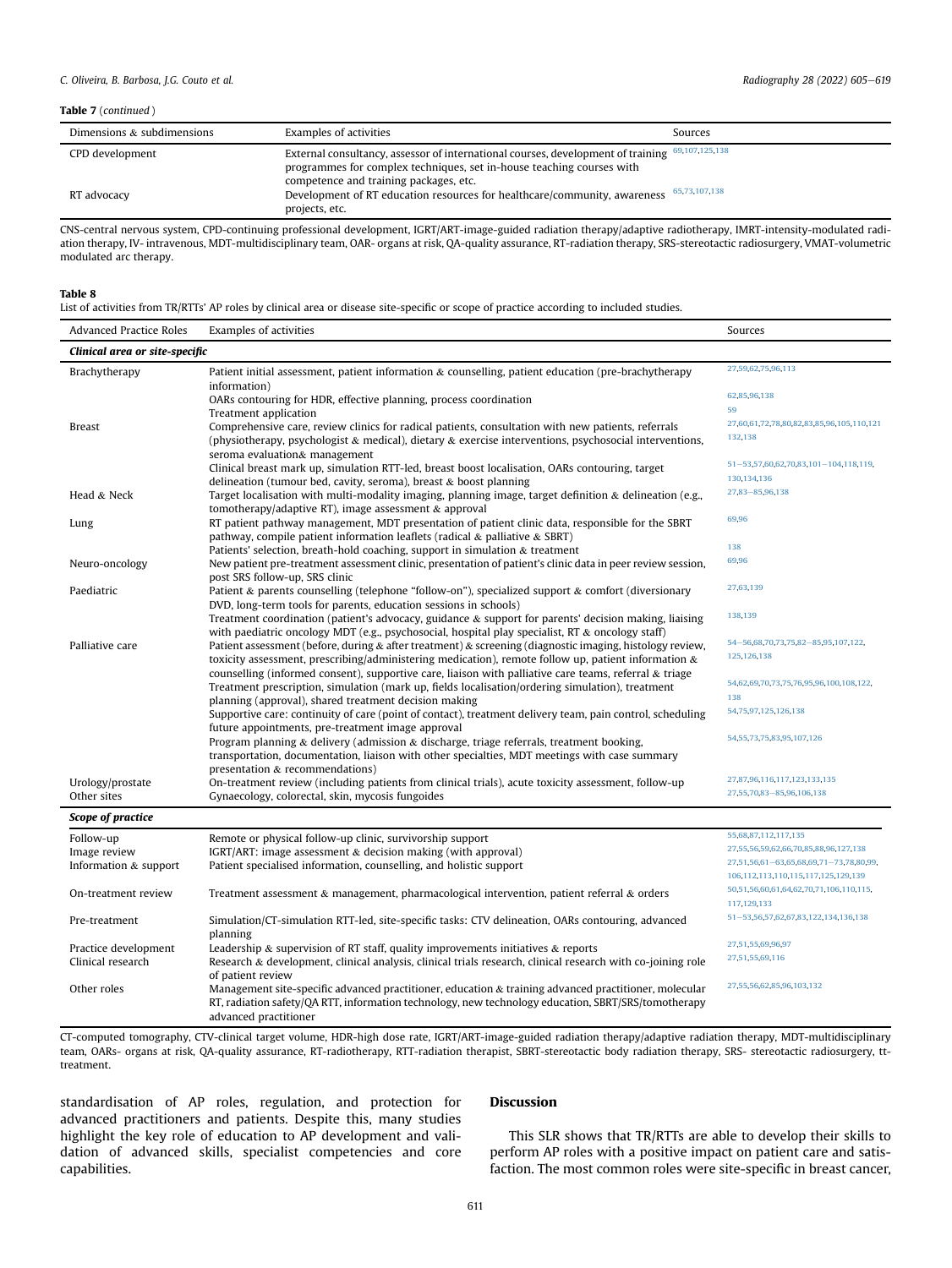<span id="page-7-0"></span>

Figure 2. Number of studies per clinical area of practice or disease site-specific role of AP amongst TR/RTTs.

<span id="page-7-1"></span>

Figure 3. Number of studies per scope of AP amongst TR/RTTs.

clinical area in palliative care, and also roles which involved a broader scope of practice such as information and support, and ontreatment review. These were evaluated in post-role implementation studies, mostly single-role at single-centre. Multi-centre, larger cohort studies focusing on various roles, with design of prevs post-implementation would be more informative to the community regarding the impact.

Congruence studies have shown that TR/RTTs are at par with the gold-standard. Several feasibility studies investigating key stakeholders' perceptions at different settings (national, regional, or local level) support the view that role development of TR/RTT positively impact patient care[.27,](#page-10-19)[55](#page-11-27)[,56,](#page-11-12)[62](#page-11-36),[64,](#page-11-24)[65](#page-11-11),[97,](#page-12-19)[108](#page-12-22),[124,](#page-12-46)[129](#page-12-2),[137](#page-13-5) Further research should focus on other stakeholders (inter-professional teams, professional bodies, regulators, employers, government agencies, etc) to gain a broader perspective.

We have used AP as an umbrella term, and the study selection was based on the research team's interpretation of AP roles from multiple perspectives and realities. The studies were analysed according to the adopted definition from the multi-framework applicable across various  $AHPs$ <sup>14</sup> Advanced practitioners in RT were referred by a multitude of different titles. A considerable number of included studies did not fulfil all the requirements of the adopted definition with the description of the four pillars of AP, possibly because the roles predated the definition.

Most of the findings came from non-experimental research, especially descriptive studies or exploratory case studies with realworld data and outcomes giving information on the implementation strategies.

To date, there are reviews focused on AP for AHPs, but very few on TR/RTTs.[39](#page-11-0)[,40](#page-11-1),[140](#page-13-6) Inconsistent national implementation of AP was reported in Australia, $109,141$  $109,141$  and in the case of diagnostic radiography, the AP roles were not successfully implemented.<sup>142</sup> Nursing, the pioneers of AP in healthcare, reported drivers, challenges and outcomes of this level of practice.<sup>143-[147](#page-13-9)</sup> Also, AHPs<sup>[39](#page-11-0)[,40](#page-11-1),[148](#page-13-10)</sup> (including physiotherapists<sup>[149](#page-13-11)–[151](#page-13-11)</sup> and radiographers)<sup>[152,](#page-13-12)[153](#page-13-13)</sup> did the same. Barriers included multi-faceted challenges at various levels: organizational (lack of role clarity, management, and recognition), resources (lack of administrative assistance, cost containment issues), interactional (lack of professional support structures, medical dominance, protectionism), and role per se (complex nature of the role, working in isolation, mismatch between professional influence and authority). Besides the AP, the consultant practice (the next level beyond AP) evidenced by the role of the non-medical consultant practitioner was also explored and evaluated by nursing,  $48,154-156$  $48,154-156$  $48,154-156$  $48,154-156$  AHPs,  $157-159$  $157-159$  and radio-graphers.<sup>[160](#page-13-16)-[165](#page-13-16)</sup> Similar contexts are described across the various professions, such as lack of consistency in job description and role titles, different education preparation and supervision, ambiguity between consultant and AP levels and core profession roles that leads to different interpretations by educators and employers presenting risks that can affect the quality of patient care.

# Evidence related to AP roles

Many of the advanced activities, resulted from task delegation (e.g. on-treatment review, drugs prescription), or from innovation due to technology evolution and new service models (e.g. stereotactic body RT, radiosurgery clinic) or from enhancement to improve patient experience (e.g. holistic care, survivorship support). AP roles in health care can also arise from changing the interface between services, including transfer, relocation, and liaison.<sup>18</sup>

The review findings are consistent with grey literature. $31,33-36,166-172$  $31,33-36,166-172$  $31,33-36,166-172$  $31,33-36,166-172$  $31,33-36,166-172$  $31,33-36,166-172$  $31,33-36,166-172$  However, two AP roles were not well evidenced, such as a clinical specialist in integrated cancer care (one of the proposed areas on the Australian pathway to  $AP$ <sup>31</sup> and community liaison expert practitioner (one model of AP roles on the UK for provision of continuity of care between the primary, secondary and tertiary sectors undertaken within the community). $35$  USA is an exception, having one publication<sup>[32](#page-10-23)</sup> from 2007 with no studies included in this review. This suggests that AP roles are not implemented in TR/RTTs' practice in the  $USA^{173,174}$  $USA^{173,174}$  $USA^{173,174}$  $USA^{173,174}$  due to lack of regulation, education and structural framework.

The only AP role cross-compared between countries in the included studies was palliative care $73$  with role description and educational support in cancer centres across Australia, Canada, the UK and Denmark. These findings are corroborated by an overview of "Rapid access palliative RT programmes"<sup>[175](#page-13-20)</sup> across several countries that confirmed positive outcomes of having TR/RTTs undertaking AP roles in palliative care.  $83,84,94,95,107,126$  $83,84,94,95,107,126$  $83,84,94,95,107,126$  $83,84,94,95,107,126$  $83,84,94,95,107,126$  $83,84,94,95,107,126$  $83,84,94,95,107,126$  An 11-yearlong clinical perspective of this AP role supports the development of holistic care for patients with advanced cancer.<sup>176</sup>

Some papers reported new roles and opportunities $177-188$  $177-188$  $177-188$  for role development in RT, and many authors believe that this is a "season of change" for TR/RTTs due to the image-guided RT developments and adaptive RT implementation. That is, traditional roles of TR/RTTs are impractical to keep pace with these technological advancements.

# Evidence related to the impact of AP roles

There is evidence that TR/RTT practice is improved or maintained compared to the gold-standard, with two exceptions in this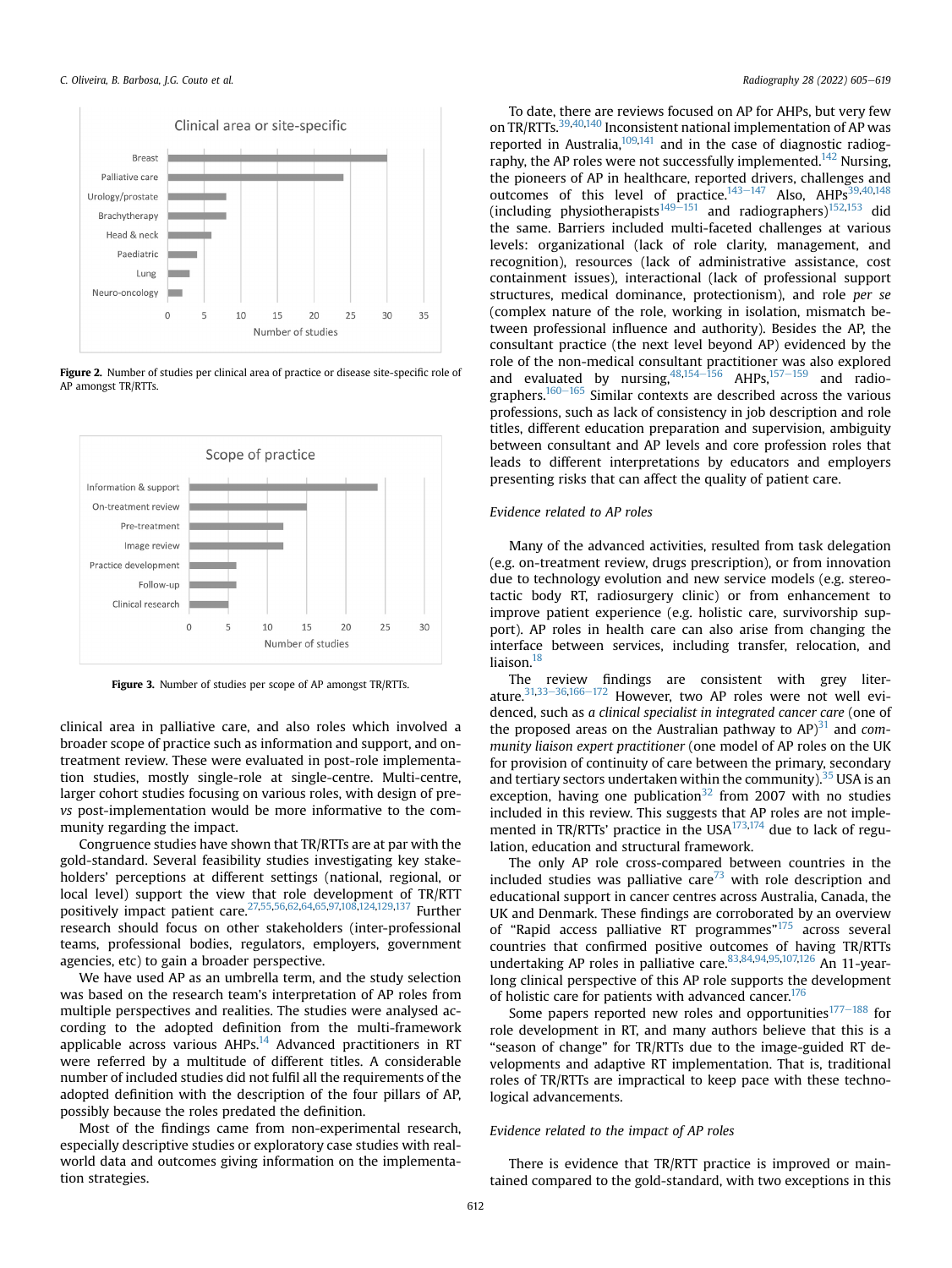<span id="page-8-0"></span>Impact of AP roles according to outcomes reported on the included studies.

| Domains & sub-domains             | Outcomes & examples of metrics                                                                                                                                                                                                                                                                                                                                              | Sources                                                                                                       |
|-----------------------------------|-----------------------------------------------------------------------------------------------------------------------------------------------------------------------------------------------------------------------------------------------------------------------------------------------------------------------------------------------------------------------------|---------------------------------------------------------------------------------------------------------------|
| Clinical significance             |                                                                                                                                                                                                                                                                                                                                                                             |                                                                                                               |
| <b>Patient care</b>               |                                                                                                                                                                                                                                                                                                                                                                             |                                                                                                               |
| Enhanced patient-focused care     | Continuity of care (e.g., #patient handoffs, #disruptions,<br>#emergency visits $\&$ hospitalizations) and comprehensive $\&$ holistic<br>care (e.g., #liaison with support groups, and #complementary $\&$                                                                                                                                                                 | 50,61,62,65,80,83,87,91,95,98,110,116,117,126,138                                                             |
| Enhanced paediatric-focused care  | supplementary support activities)<br>Compliance & cooperation with treatment using distracting<br>techniques (e.g., #tt disruptions and delays)                                                                                                                                                                                                                             | 63,139                                                                                                        |
| Streamlined palliative care       | Expedited care between referral & tt delivery (e.g., gatekeeping role,<br>"fast-track" programmes, #first consultation with consent), efficient<br>patient visit (e.g., #hospital visits, #sim&treat on the same day,<br>#remote follow-up #inappropriate appointments #in-patient<br>transfers)                                                                            | 54,68,73,75,76,83,84,95,100,122,138                                                                           |
| <b>Clinical outcomes</b>          |                                                                                                                                                                                                                                                                                                                                                                             |                                                                                                               |
| Improved treatment outcomes       | High local control rates (time of first recurrence), minimal                                                                                                                                                                                                                                                                                                                | 58                                                                                                            |
| Improved quality of life          | treatment toxicity (toxicity grading scales)<br>Effective symptoms/side-effects management trough timely and<br>effective tt $\&$ interventions (e.g., #on-treatment reviews, level of<br>patient anxiety, documentation on side-effects tracking)                                                                                                                          | 50,73,75,87,99,110,116,138                                                                                    |
| <b>Access to care</b>             |                                                                                                                                                                                                                                                                                                                                                                             |                                                                                                               |
| Expedited care                    | Effective referral triage/pathway (e.g., #new patients, #clinic<br>waiting times, #days from referral), improved workflow (e.g., #sim/<br>tt/consultation times)                                                                                                                                                                                                            | 27,54,55,61,62,73,75,76,83-85,94,103,116,131,136,138                                                          |
| <b>Patient satisfaction</b>       |                                                                                                                                                                                                                                                                                                                                                                             |                                                                                                               |
| Higher patient satisfaction       | Comprehensive consultation (e.g., appointment length, holistic<br>interventions) and enhanced patient comfort (e.g., waiting times:                                                                                                                                                                                                                                         | 54,55,60,61,64,71,73,83-85,87,90,91,94,99,110,112,116,117,122,126,131,<br>133, 135, 138                       |
| Enhanced patient experience       | appointments, tt table)<br>Patient empowerment (e.g., appointments' flexibility, level of<br>knowledge about tt), and reassurance (e.g., patient stress $\&$ anxiety<br>levels, confidence in staff, patient disclosure, #recommendations)                                                                                                                                  | 54,60,61,65,68,75,80,84,87,91,99,110,112,116,117,126,129,131,139                                              |
| Organizational significance       |                                                                                                                                                                                                                                                                                                                                                                             |                                                                                                               |
| Service efficiency                |                                                                                                                                                                                                                                                                                                                                                                             |                                                                                                               |
| Enhanced service capacity         | Enhanced patient throughput (e.g., time between care path<br>activities, care path total time) and efficient workflow (e.g., time<br>audits in activity time, elimination of redundancies, time delays<br>between activities),                                                                                                                                              | 52,54,55,57,59,62,69,73,75-77,83-85,90,91,93,102,104,114,116,<br>120, 122, 124 - 126, 130, 131, 134, 136, 138 |
| Improved resource utilization     | Human resources optimization (e.g., time savings of unscheduled<br>activities for MDs, etc) and technology utilisation (e.g., #efficient<br>bookings #inappropriate referrals, time savings for tt unit)                                                                                                                                                                    | 54, 59, 73, 77, 83 - 85, 91, 102 - 104, 126, 131, 138                                                         |
| Quality & safety of care          |                                                                                                                                                                                                                                                                                                                                                                             |                                                                                                               |
| Improved quality                  | Evidence-based best practice (e.g., development $&$ compliance of<br>guidelines/policies, increased contouring consistency),<br>development of quality projects (e.g., adoption of new QA tools,<br>#QA "case rounds", reports & assessments on clinical trials)                                                                                                            | 55,69,73,77,83-85,93,94,114,116,130,134,135                                                                   |
| Maintenance of safety             | Consistency in practice* (e.g., error data #patient data handoffs<br>#trends analysis, documentation for performance $\&$ process<br>analysis), high agreement between RTT & MD tasks' performance<br>(e.g., comparison of toxicity assessment, volumes contouring, image<br>review), compliance rate for standards in clinical audits (e.g., patient<br>outcomes tracking) | 50,52-54,57-59,73,74,85,87-90,92,93,95,100,102,104,105,111,115,<br>118-120.122.123.131.133.134.138            |
|                                   | * Minimal consistency between RTTs & MDs tasks' performance:<br>tumour bed contouring (breast without clips) and OAR delineation<br>(prostate, bladder, and rectum)                                                                                                                                                                                                         | 101,128                                                                                                       |
| <b>Service effectiveness</b>      |                                                                                                                                                                                                                                                                                                                                                                             |                                                                                                               |
| Increased cost-effectiveness      | Increased service capacity (e.g., #patient volumes, #appointments/<br>activities, #in-patient assessments) with cost savings (e.g.,<br>resources and workflow optimization, time savings)                                                                                                                                                                                   | 78,84,103,104,125,130                                                                                         |
| <b>Technical Innovation</b>       |                                                                                                                                                                                                                                                                                                                                                                             |                                                                                                               |
| Enhanced service development      | Establishment of new technology/techniques (e.g., participation on<br>dedicated working groups, new workflow implementation, service<br>redesign)                                                                                                                                                                                                                           | 55,68,69,73,77,83,85,114,130                                                                                  |
| Research                          |                                                                                                                                                                                                                                                                                                                                                                             |                                                                                                               |
| Increased knowledge dissemination | Increased research & audit dissemination (e.g., presentations, peer-<br>reviewed publications, books/chapters of books), clinical trials<br>compliance, patient involvement)                                                                                                                                                                                                | 55,69,73,84,85,107,121                                                                                        |
|                                   |                                                                                                                                                                                                                                                                                                                                                                             | (continued on next page)                                                                                      |

613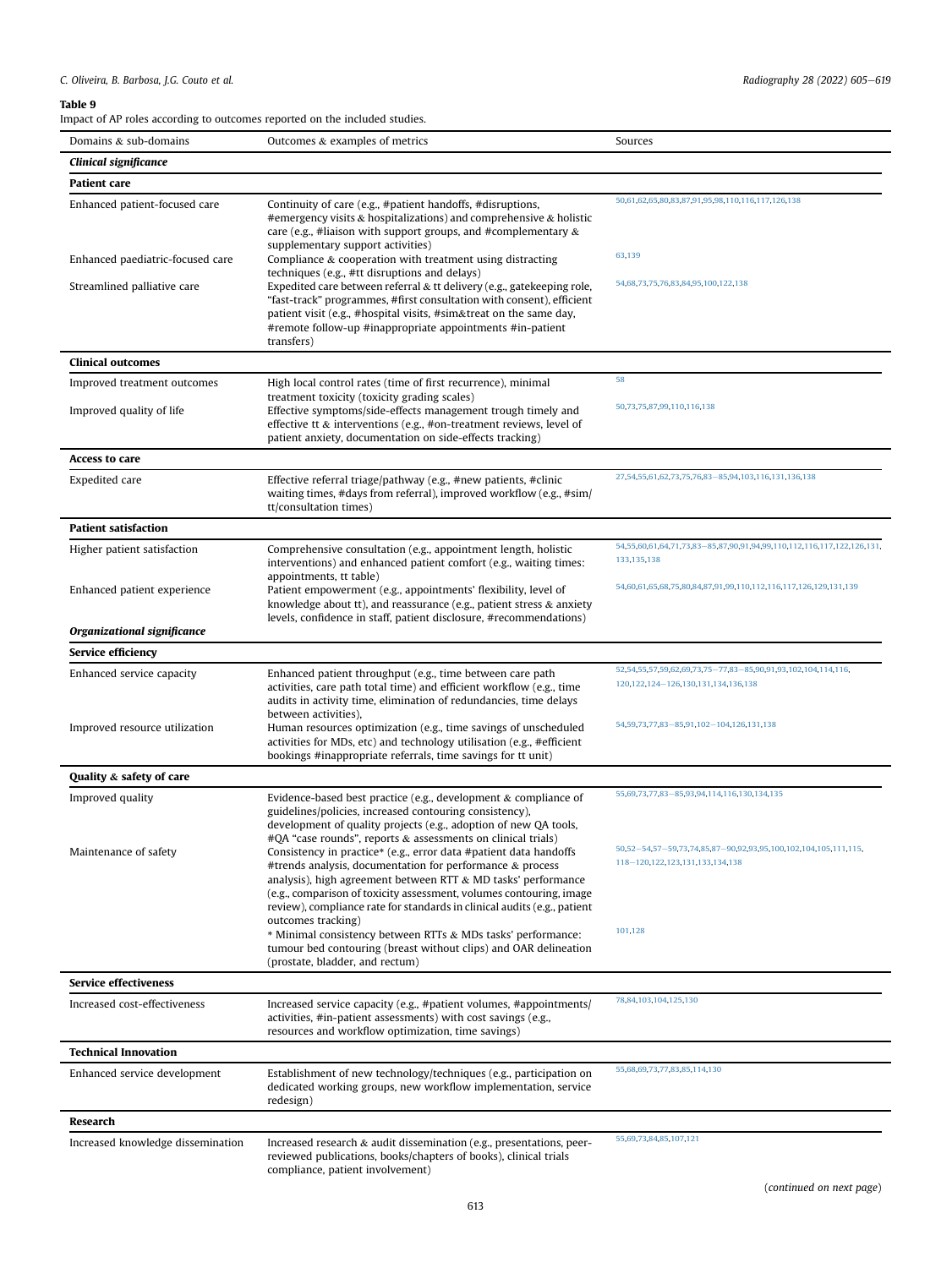| Domains $&$ sub-domains          | Outcomes & examples of metrics                                                                                                                                                                                                                                                                         | Sources                                                        |
|----------------------------------|--------------------------------------------------------------------------------------------------------------------------------------------------------------------------------------------------------------------------------------------------------------------------------------------------------|----------------------------------------------------------------|
| <b>Professional significance</b> |                                                                                                                                                                                                                                                                                                        |                                                                |
| <b>Quality of working life</b>   |                                                                                                                                                                                                                                                                                                        |                                                                |
| Increased job satisfaction       | Role development, career progression, job opportunities, higher<br>remuneration, motivation, team working in MDT                                                                                                                                                                                       | 27,50,55,61,62,64,68,70,75,85,91,97,98,108,116,120,124,129-131 |
| Raised professional autonomy     | Professional profile: identity & recognition, capabilities $\&$<br>competencies (skills & knowledge), confidence & support (e.g.,<br>improved staff moral due to team acceptance, self-awareness,<br>respect from colleagues)                                                                          | 50,61,64,73,85,91,97,98,100,108,116,120,124                    |
| <b>Staff satisfaction</b>        |                                                                                                                                                                                                                                                                                                        |                                                                |
| Increased MDT satisfaction       | Improved recruitment & retention, inter-disciplinary/professional<br>collaborative practice (e.g., skills mix adoption, team cohesiveness,<br>effective communication), workload optimization (flexibility,<br>distribution), reduced work-related stress                                              | 54,55,58,59,62,71,75,83-85,91,93,97,108,116,131,138            |
| Improved time efficiency         | Time savings in MDT, reduction in workload of medical $&$ nursing<br>staff                                                                                                                                                                                                                             | 50,60,62,71,75,83,84,91,98,102,103,114,116,129                 |
| <b>Academic recognition</b>      |                                                                                                                                                                                                                                                                                                        |                                                                |
| Higher productivity              | Reviewer for peer reviewed journals, author/co-author of peer<br>reviewed publications (#published manuscripts, #abstracts,<br>#guidelines, #posters), editor/author of books, speaker/expert<br>panellist/members (conferences, courses, communities of practice,<br>working groups), awards, honours | 55,69,84,125,138                                               |

MDs-medical doctors, MDT-multi-disciplinary team, QA-quality assurance, RTTs-radiation therapists, sim&treat-simulation and treatment, tt-treatment.

review. In La Rocca et al. study, $101$  the extreme random interobserver variability in breast cancer tumour bed contouring was linked to the use of scar-based planning and tissue remodelling after surgery in the group without clips (variability found between TR/RTTs and MDs but also between MDs). In Schick et al. study,  $128$ the OAR delineation (bladder, prostate, rectum) was inconsistent with the gold-standard despite an education intervention. Both studies recommended continuous education and appropriate training allied to evidence-based practice to improve TR/RTT's performance for future task transfer. This review evidences that with appropriate education TR/RTTs can safely perform tasks that improve care.

One of the omissions of the research was the clinical evidence regarding the impact on treatment outcomes, with only one study $58$  reporting local control rates and treatment toxicity. This finding agrees with other authors<sup>12[,148](#page-13-10)</sup> who identified a lack of robust data on patient outcomes. Few studies investigated paediatric-focused care, academic recognition, and costeffectiveness. This last output should also be analysed on organisational innovation with a rigorous methodology to evaluate AP roles before the implementation in daily routine. $<sup>2</sup>$ </sup>

## Education and training of AP roles

Concerns regarding the lack of adequate postgraduation edu-cation throughout Europe for AP roles in RT has been raised, [20](#page-10-10),[189](#page-14-0),[190](#page-14-1) besides the existing problem of lack of consistency in educational backgrounds of TR/RTTs across Europe.<sup>3,[8,](#page-10-24)[13](#page-10-4),[191](#page-14-2)</sup>

According to EFRS 2020 survey<sup>192</sup> there are less postgraduate training opportunities on advanced treatment planning, advanced RT, and stereotactic RT than on imaging modalities in European countries. Additionally, in countries where TR/RTTs undertake postgraduation in non-RT related areas, their education did not necessarily improve the RT practice.<sup>193</sup> Therefore, it is necessary to implement strategic educational pathways for this level directed towards the evolving needs of RT.

## Limitations

Only English papers were included therefore there is the potential that AP roles implemented in non-English speaking countries have been excluded.<sup>194</sup> Dissemination bias should be considered due to the lower probability of studies with nonsignificant or negative results to be published. $195$ 

The terms used for the population "TR/RTTs" were based on the most common titles for the profession at the European level,  $13,41$  $13,41$ although the review aimed for a worldwide scope. However, the search query identified a significant portion of studies (57%) from non-European countries.

Although only one researcher performed the coding process, six external experts with different professional perspectives reviewed each list item to enhance the validity of the coded activities.

## Additional studies since the SLR

Since the review presented here, an additional seven articles exploring AP roles amongst TR/RTTs have been identi-fied.<sup>[187,](#page-14-7)[188](#page-14-8),[196](#page-14-9)-[200](#page-14-9)</sup> These include: an innovative AP role (sexual care after  $RT$ )<sup>[197](#page-14-10)</sup> and a pathway for credentialing online adaptive RT role $188$  in collaboration with different countries.

## Conclusion

The AP roles and associated activities performed by TR/RTTs identified in this study, illustrate the main areas that could be used to develop professional frameworks and educational programmes. More than two decades of peer-reviewed evidence regarding role development and implementation of AP in RT departments can support Higher Education Institutions (HEI), or organisations aligned with an HEI or professional body, conceptualising and implementing AP roles.

A succession of positive findings over time is known, and there is a trend to demonstrate and quantify AP impact on three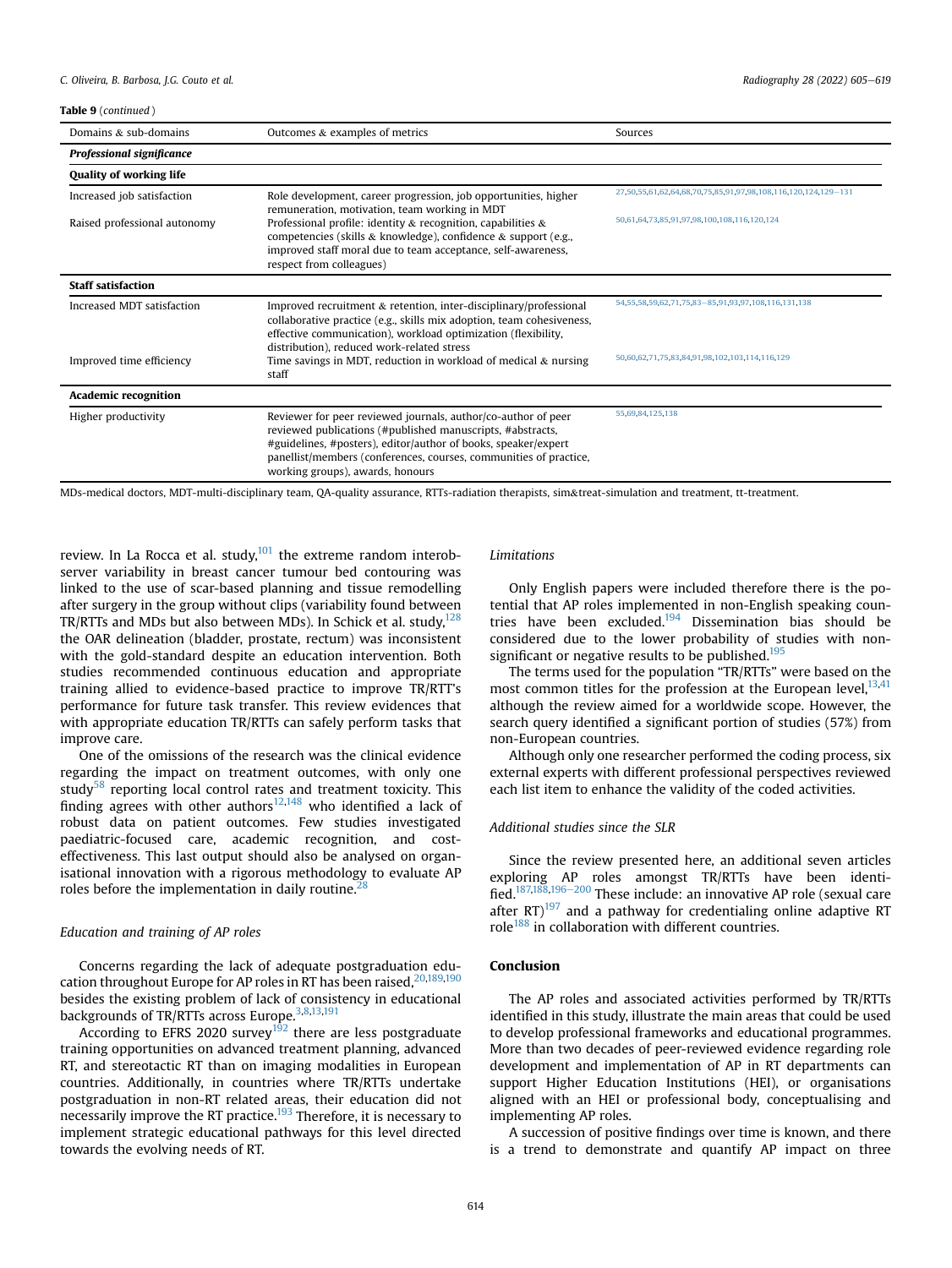variables: clinical, organisational, and professional outcomes. Experienced and trained TR/RTTs with core capabilities and competencies beyond the scope of practice are flexible practitioners with capacity to improve patients' quality of care.

## Conflict of interest statement

This work was co-funded by the SAFE EUROPE project under the Erasmus Sector Skill Alliances programme [grant agreement 2018- 2993/001-001].

The European Commission support for the production of this publication does not constitute an endorsement of the contents which reflects the views only of the authors, and the Commission cannot be held responsible for any use which may be made of the information contained therein.

Helen McNair is funded by a National Institute for Health Research and Health Education England (HEE/NIHR), Senior Clinical Lectureship and supported by the NIHR Biomedical Research Centre at The Royal Marsden NHS Foundation Trust and the Institute of Cancer Research, London.

## Acknowledgements

The research team would like to acknowledge the European Federation of Radiographers' Societies (EFRS) and the Associacao Portuguesa de Radioterapeutas (ART) for their support. Also, we would like to appreciate the SAFE EUROPE project expert's contribution for the advanced practice roles and advanced activities validation: Bartosz Bak, Charlotte Beardmore, Filipe Moura, Isabel Lobato, Marco Caetano, and Kyle Muscat. This work would not be possible without effective collaboration and support from Sonyia McFadden, Jonathan McNulty, and Ciara Hughes.

## Appendix A. Supplementary data

Supplementary data to this article can be found online at [https://doi.org/10.1016/j.radi.2022.04.009.](https://doi.org/10.1016/j.radi.2022.04.009)

#### References

- <span id="page-10-0"></span>1. Lievens Y, Borras JM, Grau C. Provision and use of radiotherapy in Europe. Mol Oncol 2020;14(7):1461e9. <https://doi.org/10.1002/1878-0261.12690>.
- 2. Borras JM, Lievens Y, Grau C. The need for radiotherapy in Europe in 2020: not only data but also a cancer plan. Acta Oncol  $2015$ ; $54(9)$ : $1268-74$ . [https://](https://doi.org/10.3109/0284186X.2015.1062139) [doi.org/10.3109/0284186X.2015.1062139.](https://doi.org/10.3109/0284186X.2015.1062139)
- <span id="page-10-7"></span>3. ESTRO, ECF. Radiotherapy: seizing the opportunity in cancer care. 2018. Published online, [https://mariecurielegacy.org/wp-content/uploads/2018/11/](https://mariecurielegacy.org/wp-content/uploads/2018/11/Radiotherapy_seizing_the_opportunity_in_cancer_care.pdf) [Radiotherapy\\_seizing\\_the\\_opportunity\\_in\\_cancer\\_care.pdf](https://mariecurielegacy.org/wp-content/uploads/2018/11/Radiotherapy_seizing_the_opportunity_in_cancer_care.pdf).
- 4. Atun R, Jaffray DA, Barton MB, Bray F, Baumann M, Vikram B, et al. Expanding global access to radiotherapy. Lancet Oncol 2015;16(10):1153-86. https:/ [doi.org/10.1016/S1470-2045\(15\)00222-3](https://doi.org/10.1016/S1470-2045(15)00222-3).
- <span id="page-10-8"></span>5. Borras JM, Lievens Y, Dunscombe P, Coffey M, Malicki J, Corral J, et al. The optimal utilization proportion of external beam radiotherapy in European countries: an ESTRO-HERO analysis. Radiother Oncol 2015;116(1):38-44. [https://doi.org/10.1016/j.radonc.2015.04.018.](https://doi.org/10.1016/j.radonc.2015.04.018)
- 6. Barton MB, Jacob S, Shafiq J, Wong K, Thompson SR, Hanna TP, et al. Estimating the demand for radiotherapy from the evidence: a review of changes from 2003 to 2012. Radiother Oncol 2014;112(1):140-4. [https://doi.org/](https://doi.org/10.1016/j.radonc.2014.03.024) [10.1016/j.radonc.2014.03.024.](https://doi.org/10.1016/j.radonc.2014.03.024)
- <span id="page-10-1"></span>7. IAEA. Handbook for the education of radiation therapists (RTTs). International Atomic Energy Agency; 2014. [https://www.iaea.org/publications/10787/a](https://www.iaea.org/publications/10787/a-handbook-for-the-education-of-radiation-therapists-rtts)[handbook-for-the-education-of-radiation-therapists-rtts](https://www.iaea.org/publications/10787/a-handbook-for-the-education-of-radiation-therapists-rtts).
- <span id="page-10-24"></span>8. Coffey M, Leech M, Poortmans P. Benchmarking Radiation TherapisT (RTT) education for safe practice: the time is now. Radiother Oncol 2016;119(1): 12-3. [https://doi.org/10.1016/j.radonc.2016.03.008.](https://doi.org/10.1016/j.radonc.2016.03.008)
- 9. EFRS. European qualifications framework (EQF) level 6 benchmarking document: radiographers. 2nd ed. EFRS; January 2018 Published online [https://api.efrs.eu/](https://api.efrs.eu/api/assets/posts/205) pi/assets/posts/205.
- 10. Coffey MA, Mullaney L, Bojen A, Vaanderingd A, Vandeveldee G. Recommended ESTRO core curriculum for RTTs (radiation TherapisTs). 3rd ed. ESTRO; 2011 Published online [https://www.estro.org/ESTRO/media/ESTRO/](https://www.estro.org/ESTRO/media/ESTRO/Education/ESTRO-RTT-Benchmarking-document_rebranded.pdf) [Education/ESTRO-RTT-Benchmarking-document\\_rebranded.pdf](https://www.estro.org/ESTRO/media/ESTRO/Education/ESTRO-RTT-Benchmarking-document_rebranded.pdf).
- <span id="page-10-2"></span>11. IAEA. [Radiotherapy in cancer care: Facing the global challenge](http://refhub.elsevier.com/S1078-8174(22)00058-X/sref11). International [Atomic Energy Agency; 2017](http://refhub.elsevier.com/S1078-8174(22)00058-X/sref11).
- <span id="page-10-3"></span>12. White N, White H. Advanced practice in the radiography professions. In: Advanced practice in healthcare: dynmics developments in nursing and allied health professions. 4th ed. John Wiley & Sons; 2019. p. 101-13. [https://](https://doi.org/10.1002/9781119439165.ch7) [doi.org/10.1002/9781119439165.ch7](https://doi.org/10.1002/9781119439165.ch7).
- <span id="page-10-4"></span>13. Couto JG, McFadden S, Bezzina P, McClure P, Hughes C. An evaluation of the educational requirements to practise radiography in the European<br>
Union. Radiography 2018:24(1):64-71. https://doi.org/10.1016/  $htts://doi.org/10.1016/$ [j.radi.2017.07.009](https://doi.org/10.1016/j.radi.2017.07.009).
- <span id="page-10-5"></span>14. Health Education England. [Multi-professional framework for advanced clinical](http://refhub.elsevier.com/S1078-8174(22)00058-X/sref14) practice in England[. 2017. Published online](http://refhub.elsevier.com/S1078-8174(22)00058-X/sref14).
- <span id="page-10-6"></span>15. Tsang Y, Roberts N, Wickers S, Nisbet H. Embracing skill mix in the clinical oncology workforce - capturing impacts of consultant therapeutic radiographers in the UK. Clin Oncol 2021;33(5):e239-42. [https://doi.org/10.1016/](https://doi.org/10.1016/j.clon.2021.02.001) [j.clon.2021.02.001](https://doi.org/10.1016/j.clon.2021.02.001).
- 16. [de Maeseneer J, Bourek A, McKee M, Barry M, Brouwer W, Kringos DS, et al.](http://refhub.elsevier.com/S1078-8174(22)00058-X/sref16) [Task shifting and health system design: report of the expert panel on effective](http://refhub.elsevier.com/S1078-8174(22)00058-X/sref16) [ways of investing in health \(EXPH\)](http://refhub.elsevier.com/S1078-8174(22)00058-X/sref16). European Union; 2019.
- 17. WHO. Task shifting: rational redistribution of tasks among health workforce teams. In: Global recommendations and guidelines. World Health Organization; 2008. <https://www.who.int/healthsystems/TTR-TaskShifting.pdf>.
- <span id="page-10-20"></span>18. Sibbald B, Shen J, McBride A. Changing the skill-mix of the health care workforce. J Health Serv Res Pol 2004;9(Suppl 1):28-38. [https://doi.org/](https://doi.org/10.1258/135581904322724112) [10.1258/135581904322724112](https://doi.org/10.1258/135581904322724112).
- <span id="page-10-9"></span>19. Tsang Y, Harnett N. Advanced practice in radiotherapy: how to move to the next level? Tech Innov Patient Support Radiat Oncol 2021;17:57-8. [https://](https://doi.org/10.1016/j.tipsro.2021.02.004) [doi.org/10.1016/j.tipsro.2021.02.004](https://doi.org/10.1016/j.tipsro.2021.02.004).
- <span id="page-10-10"></span>20. Duffton A, Devlin L, Tsang Y, Mast M, Leech M. Advanced practice: an ESTRO RTTC position paper. Tech Innov Patient Support Radiat Oncol 2019;10:16-9. [https://doi.org/10.1016/j.tipsro.2019.06.001.](https://doi.org/10.1016/j.tipsro.2019.06.001)
- <span id="page-10-11"></span>21. Eddy A. Advanced practice for therapy radiographers  $-$  a discussion paper. Radiography 2008;14(1):24-31. [https://doi.org/10.1016/j.radi.2006.07.001.](https://doi.org/10.1016/j.radi.2006.07.001)
- <span id="page-10-12"></span>22. Cowling C. A global overview of the changing roles of radiographers. Radiography 2008;14:e28-32. [https://doi.org/10.1016/j.radi.2008.06.001.](https://doi.org/10.1016/j.radi.2008.06.001)
- 23. Hardy M, Legg J, Smith T, Ween B, Williams I, Motto J. The concept of advanced radiographic practice: an international perspective. Adv Consult Pract Radiogr 2008;14:e15-9. [https://doi.org/10.1016/j.radi.2008.10.001.](https://doi.org/10.1016/j.radi.2008.10.001)<br>24. Lim LH, Pang EPP, Jadva-Patel H, Wong SMM. Perceptions on site-specific
- advanced practice roles for radiation therapists in Singapore  $-$  a single centre study. Tech Innov Patient Support Radiat Oncol 2020;13:17-20. [https://](https://doi.org/10.1016/j.tipsro.2019.11.010) [doi.org/10.1016/j.tipsro.2019.11.010](https://doi.org/10.1016/j.tipsro.2019.11.010).
- 25. Hilder B, VanDam P, Doherty K. Advanced practice radiation therapists: an Australian context. J Med Radiat Sci 2018;65(2):137-47. [https://doi.org/](https://doi.org/10.1002/jmrs.280) [10.1002/jmrs.280](https://doi.org/10.1002/jmrs.280).
- 26. Smith T, Yielder J, Ajibulu O, Caruana E. Progress towards advanced practice roles in Australia, New Zealand and the Western Pacific. Radiography 2008;14(SUPPL. 1):e20-3. <https://doi.org/10.1016/j.radi.2008.04.002>.
- <span id="page-10-19"></span>27. Coleman K, Jasperse M, Herst P, Yielder J. Establishing radiation therapy advanced practice in New Zealand. J Med Radiat Sci 2014;61(1):38-44. [https://doi.org/10.1002/jmrs.33.](https://doi.org/10.1002/jmrs.33)
- <span id="page-10-13"></span>28. Jacobs M, Boersma L, Dekker A, Swart R, Lambin P, de Ruysscher D, et al. What is the impact of innovation on output in healthcare with a special focus on treatment innovations in radiotherapy? A literature review. Br J Radiol 2017;90(1079). [https://doi.org/10.1259/bjr.20170251.](https://doi.org/10.1259/bjr.20170251)
- <span id="page-10-14"></span>29. [European Federation of Radiographer Societies.](http://refhub.elsevier.com/S1078-8174(22)00058-X/sref29) European qualifications [framework \(EQF\) level 7 benchmarking document: radiographers](http://refhub.elsevier.com/S1078-8174(22)00058-X/sref29). January 2017. [Published online](http://refhub.elsevier.com/S1078-8174(22)00058-X/sref29).
- <span id="page-10-15"></span>30. Coffey M, Leech M. The European society of radiotherapy and oncology (ESTRO) European higher education area levels 7 and 8 postgraduate benchmarking document for radiation TherapisTs (RTTs). Tech Innov Patient Support Radiat Oncol 2018;8:22-40. <https://doi.org/10.1016/j.tipsro.2018.09.009>.
- <span id="page-10-16"></span>31. Australian society of medical imaging and radiation therapy. In: Pathway to Advanced Practice: advanced practice for the Australian medical radiation professions; February 2017. Published online, [https://www.asmirt.org/asmirt\\_](https://www.asmirt.org/asmirt_core/wp-content/uploads/129.pdf) [core/wp-content/uploads/129.pdf](https://www.asmirt.org/asmirt_core/wp-content/uploads/129.pdf). [Accessed 4 January 2022].
- <span id="page-10-23"></span>32. Martino S. Advanced practice in radiation therapy. American Society of Radiologic Technologists; 2007. [https://www.asrt.org/docs/default-source/](https://www.asrt.org/docs/default-source/research/whitepapers/acad07whtpprrttadvpractice.pdf?sfvrsn=263cb9f9_12) [research/whitepapers/acad07whtpprrttadvpractice.pdf?sfvrsn](https://www.asrt.org/docs/default-source/research/whitepapers/acad07whtpprrttadvpractice.pdf?sfvrsn=263cb9f9_12)=[263cb9f9\\_12](https://www.asrt.org/docs/default-source/research/whitepapers/acad07whtpprrttadvpractice.pdf?sfvrsn=263cb9f9_12).
- <span id="page-10-21"></span>33. Canadian Association of Medical Radiation Technologists. Advanced practice in medical radiation technology: a Canadian framework. 2015. Published online, [https://www.camrt.ca/wp-content/uploads/2015/02/Advanced-Practice-in-](https://www.camrt.ca/wp-content/uploads/2015/02/Advanced-Practice-in-Medical-Radiation-Technology-A-Canadian-Framework.pdf)[Medical-Radiation-Technology-A-Canadian-Framework.pdf.](https://www.camrt.ca/wp-content/uploads/2015/02/Advanced-Practice-in-Medical-Radiation-Technology-A-Canadian-Framework.pdf)
- 34. Society and College of Radiographers. Implementing the career framework in radiotherapy - policy into practice. 2009. [https://www.sor.org/getmedia/](https://www.sor.org/getmedia/2306af3e-27ea-4ae5-9531-08106fec6ba5/Implementing_the_career_framework_in_radiotherapy_10Aug2009.pdf_1) [2306af3e-27ea-4ae5-9531-08106fec6ba5/Implementing\\_the\\_career\\_](https://www.sor.org/getmedia/2306af3e-27ea-4ae5-9531-08106fec6ba5/Implementing_the_career_framework_in_radiotherapy_10Aug2009.pdf_1) [framework\\_in\\_radiotherapy\\_10Aug2009.pdf\\_1](https://www.sor.org/getmedia/2306af3e-27ea-4ae5-9531-08106fec6ba5/Implementing_the_career_framework_in_radiotherapy_10Aug2009.pdf_1).
- <span id="page-10-22"></span>35. [Society and College of Radiographers.](http://refhub.elsevier.com/S1078-8174(22)00058-X/sref35) Radiotherapy. Positioning therapeutic [radiographers within cancer services: delivering patient-centred care](http://refhub.elsevier.com/S1078-8174(22)00058-X/sref35). 2006.
- 36. Society and College of Radiographers. [Achieving world-class cancer outcomes:](http://refhub.elsevier.com/S1078-8174(22)00058-X/sref36) [the vision for therapeutic radiography](http://refhub.elsevier.com/S1078-8174(22)00058-X/sref36). 2016.
- <span id="page-10-17"></span>37. [Centre for Reviews and Dissemination, University of York.](http://refhub.elsevier.com/S1078-8174(22)00058-X/sref37) Systematic reviews. [CRD's guidance for undertaking reviews in health care](http://refhub.elsevier.com/S1078-8174(22)00058-X/sref37). 2009.
- <span id="page-10-18"></span>38. Moher D, Shamseer L, Clarke M, Ghersi D, Liberati A, Petticrew M, et al. Preferred reporting items for systematic review and meta-analysis protocols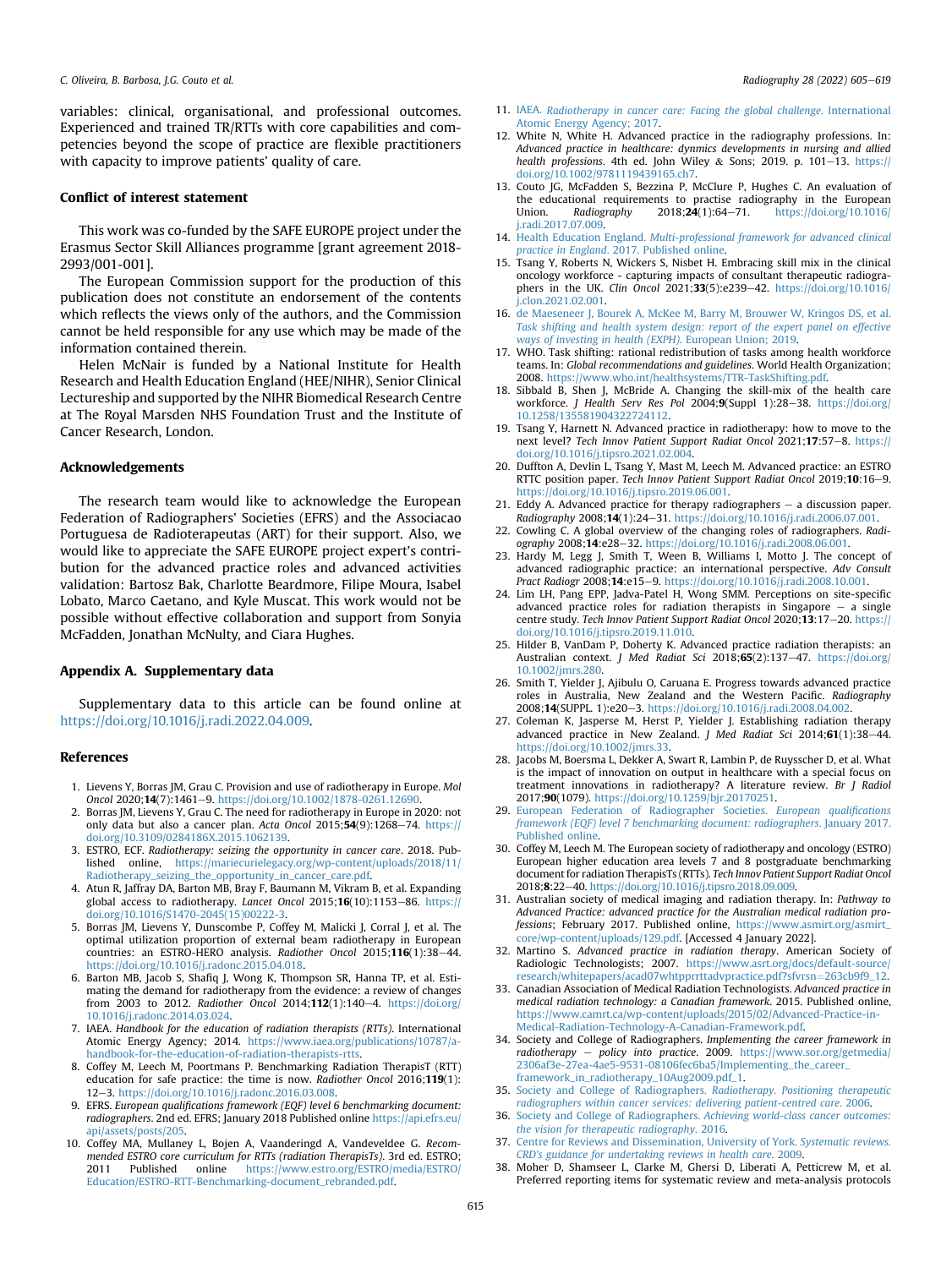(PRISMA-P) 2015 statement. Syst Rev 2015;4(1):1. [https://doi.org/10.1186/](https://doi.org/10.1186/2046-4053-4-1)  $2046 - 4053 - 4 - 1$ 

- <span id="page-11-0"></span>39. Saxon RL, Gray MA, Oprescu F. Extended roles for allied health professionals: an updated systematic review of the evidence. J Multidiscip Healthc 2014. <https://doi.org/10.2147/JMDH.S66746>. Published online.
- <span id="page-11-1"></span>40. McPherson K, Kersten P, George S, Lattimer V, Breton A, Ellis B, et al. A systematic review of evidence about extended roles for allied health professionals. J Health Serv Res Pol 2006;11(4):240-7. [https://doi.org/10.1258/](https://doi.org/10.1258/135581906778476544) [135581906778476544.](https://doi.org/10.1258/135581906778476544)
- <span id="page-11-2"></span>41. EFRS. Definition of a radiographer. European Federation of Radiographer Societies: 2011. p.  $1-2$ . [https://www.efrs.eu/publications.](https://www.efrs.eu/publications) [Accessed 4 January 2022].
- <span id="page-11-3"></span>42. McGowan J, Sampson M, Salzwedel DM, Cogo E, Foerster V, Lefebvre C. PRESS peer review of electronic search strategies: 2015 guideline statement. J Clin Epidemiol 2016;75:40-6. [https://doi.org/10.1016/j.jclinepi.2016.01.021.](https://doi.org/10.1016/j.jclinepi.2016.01.021)
- <span id="page-11-4"></span>43. Critical Appraisal Skills Programme UK: CASP Checklists. Accessed August 18, 2021. <https://casp-uk.net/casp-tools-checklists/>.
- <span id="page-11-5"></span>44. Dalton J, Chambers D, Harden M, Street A, Parker G, Eastwood A. Service user engagement in health service reconfiguration: a rapid evidence synthesis.<br>J Health Serv Res Pol 2016;21(3):195–205. [https://doi.org/10.1177/](https://doi.org/10.1177/1355819615623305) [1355819615623305.](https://doi.org/10.1177/1355819615623305)
- <span id="page-11-6"></span>45. Rodgers M, Thomas S, Harden M, Parker G, Street A, Eastwood A. Developing a methodological framework for organisational case studies: a rapid review and consensus development process. Health Serv Deliv Res 2016;4(1):1-142. <https://doi.org/10.3310/hsdr04010>.
- <span id="page-11-7"></span>46. Sirriyeh R, Lawton R, Gardner P, Armitage G. Reviewing studies with diverse designs: the development and evaluation of a new tool. J Eval Clin Pract 2012;18(4):746-52. <https://doi.org/10.1111/j.1365-2753.2011.01662.x>.
- <span id="page-11-8"></span>47. Braun V, Clarke V. [Successful qualitative research: a practical guide for begin](http://refhub.elsevier.com/S1078-8174(22)00058-X/sref47)ners[. SAGE; 2013](http://refhub.elsevier.com/S1078-8174(22)00058-X/sref47).
- <span id="page-11-9"></span>48. Gerrish K, McDonnell A, Kennedy F. The development of a framework for evaluating the impact of nurse consultant roles in the UK. J Adv Nurs 2013;69(10):2295-308. [https://doi.org/10.1111/jan.12116.](https://doi.org/10.1111/jan.12116)
- <span id="page-11-10"></span>49. Snaith B, Williams S, Taylor K, Tsang Y, Kelly J, Woznitza N. Is a nurse consultant impact toolkit relevant and transferrable to the radiography profession? An evaluation project. Radiogr Lond Engl 1995 2018;24(3):257-61. [https://doi.org/10.1016/j.radi.2018.05.001.](https://doi.org/10.1016/j.radi.2018.05.001)
- <span id="page-11-31"></span>50. Acharya U, Cox J, Rinks M, Gaur P, Back M. Ability of radiation therapists to assess radiation-induced skin toxicity. J Med Imaging Radiat Oncol 2013;57(3): 373e7. <https://doi.org/10.1111/1754-9485.12034>.
- <span id="page-11-16"></span>51. Acharya U, Acharya V, Vatsavayi SR, Cox J. Systematic review - role expansion in radiation therapy: from an international perspective to an Australian context. Radiographer 2009;56(3):38-43. [https://doi.org/10.1002/j.2051-](https://doi.org/10.1002/j.2051-3909.2009.tb00108.x) [3909.2009.tb00108.x](https://doi.org/10.1002/j.2051-3909.2009.tb00108.x).
- <span id="page-11-35"></span>52. Arculeo S, Miglietta E, Nava F, Morra A, Leonardi MC, Comi S, et al. The emerging role of radiation therapists in the contouring of organs at risk in radiotherapy: analysis of inter-observer variability with radiation oncologists for the chest and upper abdomen. ecancermedicalscience 2020;14. [https://](https://doi.org/10.3332/ECANCER.2020.996) [doi.org/10.3332/ECANCER.2020.996](https://doi.org/10.3332/ECANCER.2020.996).
- <span id="page-11-32"></span>53. Batumalai V, Koh ES, Delaney GP, Holloway LC, Jameson MG, Papadatos G, et al. Interobserver variability in clinical target volume delineation in tangential breast irradiation: a comparison between radiation oncologists and radiation therapists. Clin Oncol 2011;23(2):108-13. [https://doi.org/10.1016/](https://doi.org/10.1016/j.clon.2010.10.004) [j.clon.2010.10.004](https://doi.org/10.1016/j.clon.2010.10.004).
- <span id="page-11-20"></span>54. Blyth CM, Anderson J, Hughson W, Thomas A. An innovative approach to palliative care within a radiotherapy department. J Radiother Pract 2000;2(2): 85-90. [https://doi.org/10.1017/S1460396900000145.](https://doi.org/10.1017/S1460396900000145)
- <span id="page-11-27"></span>55. Bolderston A, Smoke M, Hamett N, Lewis D, Wenz J. Canadian managers' perspectives on advanced practice. Radiat Ther 2005;14(2). [https://www.](https://www.researchgate.net/publication/288864239_Canadian_managers'_perspectives_on_advanced_practice) [researchgate.net/publication/288864239\\_Canadian\\_managers'\\_perspectives\\_](https://www.researchgate.net/publication/288864239_Canadian_managers'_perspectives_on_advanced_practice) [on\\_advanced\\_practice](https://www.researchgate.net/publication/288864239_Canadian_managers'_perspectives_on_advanced_practice).
- <span id="page-11-12"></span>56. Bolderston A. Advanced Practice issues for radiation therapists in the province of Ontario: a case study. Can J Med Radiat Technol 2005;36(2):5-14. [https://](https://doi.org/10.1016/S0820-5930(09)60070-0) [doi.org/10.1016/S0820-5930\(09\)60070-0.](https://doi.org/10.1016/S0820-5930(09)60070-0)
- <span id="page-11-38"></span>57. Bristow B, Saloojee S, Silveira M, Vakani S, Turner A. Role development for radiation therapists: an examination of the computed tomographic simulation procedure for patients receiving radiation therapy for breast cancer. J Med Imag Radiat Sci 2014;45(1):16-23. [https://doi.org/10.1016/](https://doi.org/10.1016/j.jmir.2013.10.011) [j.jmir.2013.10.011](https://doi.org/10.1016/j.jmir.2013.10.011).
- <span id="page-11-21"></span>58. Buckley H, Bradshaw K, Gregory D, Prewett S, Tan LT. Clinical outcome of exclusively radiographer-led delivery of postoperative vaginal vault brachytherapy for endometrial cancer - the Addenbrooke's experience. Clin Oncol R Coll Radiol G B 2019;31(12):844-9. [https://doi.org/10.1016/j.clon.2019.06.018.](https://doi.org/10.1016/j.clon.2019.06.018)
- <span id="page-11-37"></span>59. Buijs M, Pos F, Frantzen-Steneker M, Rossi M, Remeijer P, Koetsveld F. Take Action Protocol: a radiation therapist led approach to act on anatomical changes seen on CBCT. Tech Innov Patient Support Radiat Oncol  $2021;17:71-7$ . [https://doi.org/10.1016/j.tipsro.2020.12.001.](https://doi.org/10.1016/j.tipsro.2020.12.001)
- <span id="page-11-22"></span>60. Cameron JL, Blyth CM, Kirby AS. An audit of a radiotherapy review clinic for breast cancer patients: a multi-disciplinary approach. J Radiother Pract 2008;7(4):233-9. https://doi.org/10.1017/S146039690800
- <span id="page-11-23"></span>61. Cameron J. Radiographer review clinics: breast cancer. J Radiother Pract 2004;4(1):33-8. <https://doi.org/10.1017/S1460396904000068>.
- <span id="page-11-36"></span>62. [Coleman K, Herst P, Sycamore C. Role extension for radiation therapists in](http://refhub.elsevier.com/S1078-8174(22)00058-X/sref62) [New Zealand: a survey of radiation oncologists and radiation therapists.](http://refhub.elsevier.com/S1078-8174(22)00058-X/sref62) [Shadows](http://refhub.elsevier.com/S1078-8174(22)00058-X/sref62) 2008;52:11-[8.](http://refhub.elsevier.com/S1078-8174(22)00058-X/sref62)
- <span id="page-11-33"></span>63. Collier D. A humanistic approach to paediatric radiation therapy - one family's journey. Radiography 2013;19(4):306-10. [https://doi.org/10.1016/j.radi.2013.](https://doi.org/10.1016/j.radi.2013.07.009) [07.009.](https://doi.org/10.1016/j.radi.2013.07.009)
- <span id="page-11-24"></span>64. Colyer H. The role of the radiotherapy treatment review radiographer. Radiography 2000;6(4):253-60. <https://doi.org/10.1053/radi.2000.0283>
- <span id="page-11-11"></span>65. Colyer H, Hlahla T. Information and support radiographers: a critical review of the role and its significance for the provision of cancer services. J Radiother Pract 1999;1(3):117-24. [https://doi.org/10.1017/S1460396999000205.](https://doi.org/10.1017/S1460396999000205)
- <span id="page-11-17"></span>66. Cox J, Jimenez Y. The radiation therapist's role in real-time EPI interpretation and decision-making. Eur J Radiogr 2009;1(4):139-46. [https://doi.org/](https://doi.org/10.1016/j.ejradi.2010.04.001) [10.1016/j.ejradi.2010.04.001](https://doi.org/10.1016/j.ejradi.2010.04.001).
- <span id="page-11-34"></span>67. Dempsey SE, Burr M. The level of confidence and responsibility accepted by Australian radiation therapists in developing plans and implementing treatment. Radiography 2009;15(2):139-45. [https://doi.org/10.1016/j.radi.2008.](https://doi.org/10.1016/j.radi.2008.02.002) [02.002.](https://doi.org/10.1016/j.radi.2008.02.002)
- <span id="page-11-28"></span>68. Dixon W, Pituskin E, Fairchild A, Ghosh S, Danielson B. The feasibility of telephone follow-up led by a radiation therapist: experience in a multidisciplinary bone metastases clinic. J Med Imag Radiat Sci 2010;41(4):175-9. [https://doi.org/10.1016/j.jmir.2010.10.003.](https://doi.org/10.1016/j.jmir.2010.10.003)
- <span id="page-11-25"></span>69. Duffton A, Moore K, Williamson A. Diversity in radiation therapist/therapeutic radiographer (RTT) advanced practice (AP) roles delivering on the four domains. Tech Innov Patient Support Radiat Oncol 2021;17:102-7. [https://](https://doi.org/10.1016/j.tipsro.2021.02.003) [doi.org/10.1016/j.tipsro.2021.02.003](https://doi.org/10.1016/j.tipsro.2021.02.003).
- <span id="page-11-42"></span>70. Eddy A. Work-based learning and role extension: a match made in heaven? Radiography 2010;16(2):95-100. [https://doi.org/10.1016/j.radi.2009.12.001.](https://doi.org/10.1016/j.radi.2009.12.001)<br>71. Ellis T, Ashmore L, Bray D. Multidisciplinary radiographer-led review clinics -
- <span id="page-11-39"></span>an example of implementation. *J Radiother Pract* 2006; $5(2)$ :87-95. [https://](https://doi.org/10.1017/S1460396906000124) [doi.org/10.1017/S1460396906000124](https://doi.org/10.1017/S1460396906000124).
- <span id="page-11-18"></span>72. Elsner K, Naehrig D, Halkett GKB, Dhillon HM. Reduced patient anxiety as a result of radiation therapist-led psychosocial support: a systematic review. J Med Radiat Sci 2017;64(3):220-31. <https://doi.org/10.1002/jmrs.208>
- <span id="page-11-13"></span>73. Fitzpatrick C, Javor J, Zywine C, Job M, Gram V. Advancing roles of healthcare professionals in palliative radiotherapy. Clin Oncol 2020;32(11):753-7.<br>[https://doi.org/10.1016/j.clon.2020.07.024.](https://doi.org/10.1016/j.clon.2020.07.024)
- <span id="page-11-29"></span>74. French J, Darud M, Mitchell F, O'Donovan C, Biega C. The use of clinical audit to monitor the transfer of responsibility for verification of electronic portal images. Can J Med Radiat Technol 2006;37(2):18-23. [https://doi.org/10.1016/](https://doi.org/10.1016/S0820-5930(09)60132-8) [S0820-5930\(09\)60132-8.](https://doi.org/10.1016/S0820-5930(09)60132-8)
- <span id="page-11-26"></span>75. Goldfinch R, Allerton R, Khanduri S, Pettit L. The impact of the introduction of a palliative Macmillan consultant radiographer at one UK cancer centre. Br J Radiol 2016;89(1065):20160286. <https://doi.org/10.1259/bjr.20160286>.
- <span id="page-11-45"></span>76. Graveling M, Jarral K, Gore A. Does a radiographer-led palliative radiotherapy pathway provide an efficient service for patients with symptoms of advanced cancer? The Northampton experience. J Radiother Pract 2020. https://doi.org [10.1017/S146039692000028X.](https://doi.org/10.1017/S146039692000028X) Published online.
- <span id="page-11-44"></span>77. Hales RB, Rodgers J, Whiteside L, McDaiD L, Berresford J, Budgell G, et al. Therapeutic radiographers at the helm: moving towards radiographer-led MR-guided radiotherapy. J Med Imag Radiat Sci 2020. [https://doi.org/10.1016/](https://doi.org/10.1016/j.jmir.2020.05.001) .jmir.2020.05.001. Published online.
- <span id="page-11-15"></span>78. Halkett G, O'Connor M, Jefford M, Aranda S, Merchant S, Spry N, et al. RT Prepare: a radiation therapist-delivered intervention reduces psychological distress in women with breast cancer referred for radiotherapy. Br J Cancer 2018;118(12):1549-58. [https://doi.org/10.1038/s41416-018-0112-z.](https://doi.org/10.1038/s41416-018-0112-z)
- 79. Halkett G, O'Connor M, Aranda S, Jefford M, Spry N, Shaw T, et al. Protocol for the RT Prepare Trial: a multiple-baseline study of radiation therapists delivering education and support to women with breast cancer who are referred for radiotherapy. BMJ Open 2014;4(8). [https://doi.org/10.1136/bmjopen-](https://doi.org/10.1136/bmjopen-2014-006116)[2014-006116.](https://doi.org/10.1136/bmjopen-2014-006116)
- <span id="page-11-14"></span>80. Halkett G, O'Connor M, Aranda S, Jefford M, Shaw T, York D, et al. Pilot randomised controlled trial of a radiation therapist-led educational intervention for breast cancer patients prior to commencing radiotherapy. Support Care Cancer 2013;21(6):1725-33. [https://doi.org/10.1007/s00520-013-1719-5.](https://doi.org/10.1007/s00520-013-1719-5)
- <span id="page-11-43"></span>81. Halkett G, Schofield P, O'Connor M, York D, Jefford M, Jiwa M, et al. Development and pilot testing of a radiation therapist-led educational intervention for breast cancer patients prior to commencing radiotherapy. Asia Pac J Clin Oncol 2012;8(3):E1-8. [https://doi.org/10.1111/j.1743-7563.2012.01520.x.](https://doi.org/10.1111/j.1743-7563.2012.01520.x)
- <span id="page-11-19"></span>82. Hardy M, Johnson L, Sharples R, Boynes S, Irving D. Does radiography advanced practice improve patient outcomes and health service quality? A systematic review. Br J Radiol 2015;89(1062). [https://doi.org/10.1259/](https://doi.org/10.1259/bjr.20151066) [bjr.20151066.](https://doi.org/10.1259/bjr.20151066)
- <span id="page-11-30"></span>83. Harnett N, Bak K, Zychla L, Gutierrez E, Warde P. Defining advanced practice in radiation therapy: a feasibility assessment of a new healthcare provider role in Ontario, Canada. Radiography 2019;25(3):241-9. [https://doi.org/](https://doi.org/10.1016/j.radi.2019.02.007) [10.1016/j.radi.2019.02.007.](https://doi.org/10.1016/j.radi.2019.02.007)
- <span id="page-11-41"></span>84. Harnett N, Bak K, Lockhart E, Ang M, Zychla L, Gutierrez E, et al. The Clinical Specialist Radiation Therapist (CSRT): a case study exploring the effectiveness of a new advanced practice role in Canada. J Med Radiat Sci 2018;65(2):86-96. <https://doi.org/10.1002/jmrs.281>.
- <span id="page-11-40"></span>85. Harnett N, Bak K, Zychla L, Lockhart E. A roadmap for change: charting the course of the development of a new, advanced role for radiation therapists. J Allied Health 2014;43(2):110-6. [http://search.ebscohost.com/login.aspx?](http://search.ebscohost.com/login.aspx?direct=true&db=mdc&AN=24925038&site=ehost-live) [direct](http://search.ebscohost.com/login.aspx?direct=true&db=mdc&AN=24925038&site=ehost-live)=[true](http://search.ebscohost.com/login.aspx?direct=true&db=mdc&AN=24925038&site=ehost-live)&[db](http://search.ebscohost.com/login.aspx?direct=true&db=mdc&AN=24925038&site=ehost-live)=[mdc](http://search.ebscohost.com/login.aspx?direct=true&db=mdc&AN=24925038&site=ehost-live)&[AN](http://search.ebscohost.com/login.aspx?direct=true&db=mdc&AN=24925038&site=ehost-live)=[24925038](http://search.ebscohost.com/login.aspx?direct=true&db=mdc&AN=24925038&site=ehost-live)&[site](http://search.ebscohost.com/login.aspx?direct=true&db=mdc&AN=24925038&site=ehost-live)=[ehost-live](http://search.ebscohost.com/login.aspx?direct=true&db=mdc&AN=24925038&site=ehost-live).
- 86. Harnett N. Developing advanced practice: face the issues, find the solutions. Can J Med Radiat Technol 2007;38(4):56-60. [https://doi.org/10.1016/S0820-](https://doi.org/10.1016/S0820-5930(09)60260-7) [5930\(09\)60260-7](https://doi.org/10.1016/S0820-5930(09)60260-7).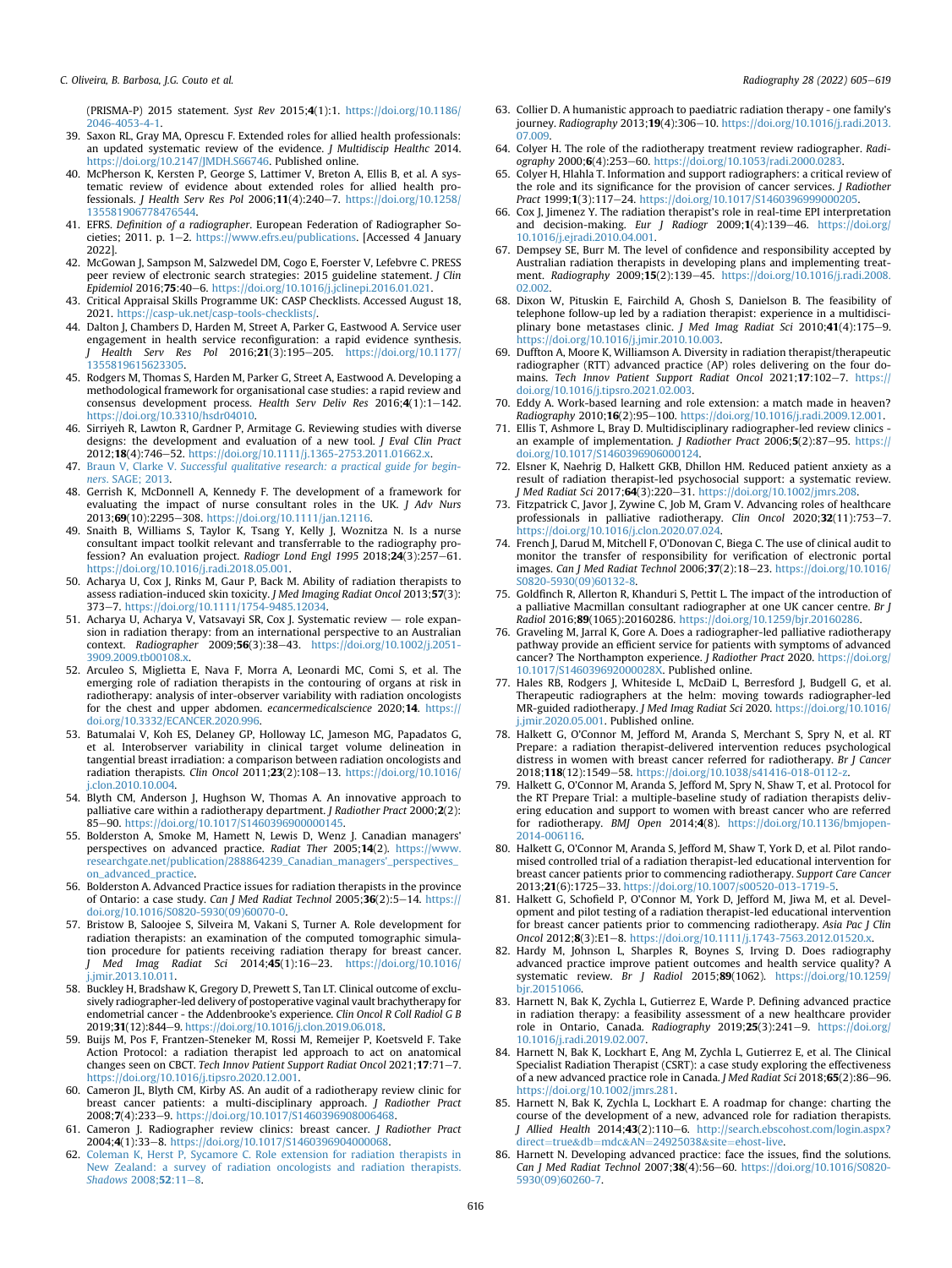C. Oliveira, B. Barbosa, I.G. Couto et al.  $\blacksquare$ 

- <span id="page-12-3"></span>87. Hetherington SM, Gilleece T, Shepherd P, Crowther K, O'Sullivan J, Jain S, et al. TRUFU: therapeutic radiographer undertaking follow up for prostate cancer patients. Radiography 2018;24(4):298-303. https://doi.org/10.1016/ patients. Radiography  $2018:24(4):298-303$ . [https://doi.org/10.1016/](https://doi.org/10.1016/j.radi.2018.06.001) [j.radi.2018.06.001](https://doi.org/10.1016/j.radi.2018.06.001).
- <span id="page-12-17"></span>88. Holden L, Loblaw DA. Prospective evaluation of the concordance between radiation therapists and radiation oncologists on daily verification films. Can J Med Radiat Technol 2005;36(2):20-4. [https://doi.org/10.1016/S0820-](https://doi.org/10.1016/S0820-5930(09)60072-4) [5930\(09\)60072-4](https://doi.org/10.1016/S0820-5930(09)60072-4).
- <span id="page-12-18"></span>89. Holden L, Barker R, Lewis D. Evaluating digital verification images by radiation therapists and radiation oncologists. Do we still agree? Can J Med Radiat Technol 2007;38(3):17-21. [https://doi.org/10.1016/S0820-5930\(09\)](https://doi.org/10.1016/S0820-5930(09)60206-1) [60206-1.](https://doi.org/10.1016/S0820-5930(09)60206-1)
- <span id="page-12-4"></span>90. Hudson J, Doolan C, McDonald F, Locke I, Ahmed M, Gunapala G, et al. Are therapeutic radiographers able to achieve clinically acceptable verification for stereotactic lung radiotherapy treatment (SBRT)? *J Radiother Pract*<br>2014**;14**(1):10—7. <https://doi.org/10.1017/S1460396914000478>.
- <span id="page-12-36"></span>91. [Jasperse M, Herst P, Coleman K. Evaluation of an](http://refhub.elsevier.com/S1078-8174(22)00058-X/sref91) "In House" RT-led treatment [review programme.](http://refhub.elsevier.com/S1078-8174(22)00058-X/sref91) Shadows 2010;53:4-[7](http://refhub.elsevier.com/S1078-8174(22)00058-X/sref91).
- <span id="page-12-33"></span>92. [Jereczek-Fossa B, Pobbiati C, Santoro L, Fodor C, Fanti P, Vigorito S, et al.](http://refhub.elsevier.com/S1078-8174(22)00058-X/sref92) [Prostate positioning using cone-beam computer tomography based on manual](http://refhub.elsevier.com/S1078-8174(22)00058-X/sref92) [soft-tissue registration: interobserver agreement between radiation oncologists](http://refhub.elsevier.com/S1078-8174(22)00058-X/sref92) and therapists[, vol. 190. Strahlenther Onkol Organ Dtsch Rontgengesellschaft](http://refhub.elsevier.com/S1078-8174(22)00058-X/sref92) [Al; 2013](http://refhub.elsevier.com/S1078-8174(22)00058-X/sref92).
- <span id="page-12-34"></span>93. Jereczek-Fossa B, Santoro L, Colangione S, Morselli L, Fodor C, Vischioni B, et al. Electronic portal imaging registration in breast cancer radiotherapy verification: analysis of inter-observer agreement among different categories of health practitioners. Neoplasma 2013;60. [https://doi.org/10.4149/neo\\_](https://doi.org/10.4149/neo_2013_040) [2013\\_040](https://doi.org/10.4149/neo_2013_040).
- <span id="page-12-40"></span>94. Job M, Holt T, Bernard A. Reducing radiotherapy waiting times for palliative patients: the role of the advanced practice radiation therapist. J Med Radiat Sci 2017;64(4):274-80. [https://doi.org/10.1002/jmrs.243.](https://doi.org/10.1002/jmrs.243)
- <span id="page-12-27"></span>95. Job M, Holt T, Bernard A. An evaluation of an advanced practice role in palliative radiation therapy. J Med Radiat Sci 2019; $66(2):96-102$ . [https://](https://doi.org/10.1002/jmrs.318) [doi.org/10.1002/jmrs.318.](https://doi.org/10.1002/jmrs.318)
- <span id="page-12-5"></span>96. Khine RNM, Stewart-Lord A. An examination of Advanced Clinical Practice: qualitative insights from therapeutic radiography advanced and consultant practitioners based in England. Tech Innov Patient Support Radiat Oncol 2021;17:97-101. [https://doi.org/10.1016/j.tipsro.2020.12.003.](https://doi.org/10.1016/j.tipsro.2020.12.003)
- <span id="page-12-19"></span>97. Kinamore C. Exploring attitudes and opinions of radiation therapists in British Columbia towards advanced practice. *J Radiother Pract* 2014;13(3):264-76. [https://doi.org/10.1017/S1460396913000319.](https://doi.org/10.1017/S1460396913000319)
- <span id="page-12-41"></span>98. [Kyei K, Engel-Hills P. Pain assessment: the role of radiation therapist.](http://refhub.elsevier.com/S1078-8174(22)00058-X/sref98) South Afr [Radiogr](http://refhub.elsevier.com/S1078-8174(22)00058-X/sref98) 2010;49:13-[7.](http://refhub.elsevier.com/S1078-8174(22)00058-X/sref98)
- <span id="page-12-0"></span>99. Kyei KA, Engel-Hills P. A pain survey to support role development for Radiation Therapists in Ghana. J Radiother Pract 2013;12(2):105-13. [https://](https://doi.org/10.1017/S1460396912000040) [doi.org/10.1017/S1460396912000040](https://doi.org/10.1017/S1460396912000040).
- <span id="page-12-6"></span>100. Lacey C, Ockwell C, Locke I, Thomas K, Hendry J, McNair H. A prospective study comparing radiographer- and clinician-based localization for patients with metastatic spinal cord compression (MSCC) to assess the feasibility of a radiographer-led service. Br  $\int$  Radiol 2015;88(1055):20150586. [https://](https://doi.org/10.1259/bjr.20150586) [doi.org/10.1259/bjr.20150586.](https://doi.org/10.1259/bjr.20150586)
- <span id="page-12-35"></span>101. La Rocca E, Lici V, Giandini T, Bonfantini F, Frasca S, Dispinzieri M, et al. Interobserver variability (between radiation oncologist and radiation therapist) in tumor bed contouring after breast-conserving surgery. Tumori 2019;105(3):210-5. <https://doi.org/10.1177/0300891619839288>
- <span id="page-12-20"></span>102. Lee G, Dinniwell R, Liu FF, Fyles A, Han K, Conrad T, et al. Building a new model of care for rapid breast radiotherapy treatment planning: evaluation of the advanced practice radiation therapist in cavity delineation. Clin Oncol 2016;28(12):E184-91. <https://doi.org/10.1016/j.clon.2016.07.013>.
- <span id="page-12-42"></span>103. Lee G, Dinniwell RE, Purdie TG, Rahman M, Foxcroft S, Fyles A. QuickStart radiotherapy: an inter-professional approach to expedite radiotherapy treatment in early breast cancer. J Radiother Pract 2015;14(3):236-43. [https://](https://doi.org/10.1017/S1460396915000205) [doi.org/10.1017/S1460396915000205.](https://doi.org/10.1017/S1460396915000205)
- <span id="page-12-43"></span>104. Lee G, Fyles A, Cho BCJ, Easson AM, Fenkell LL, Harnett N, et al. Evaluation of variability in seroma delineation between clinical specialist radiation therapist and radiation oncologist for adjuvant breast irradiation. Pract Radiat Oncol 2012;2(2):114-21. <https://doi.org/10.1016/j.prro.2011.07.002>.
- <span id="page-12-44"></span>105. Lee G, Harnett N, Zychla L, Dinniwell RE. Radiotherapy treatment review: a prospective evaluation of concordance between clinical specialist radiation therapist and radiation oncologist in patient assessments. J Med Imag Radiat Sci 2012;43(1):6-10. <https://doi.org/10.1016/j.jmir.2011.10.001>.
- <span id="page-12-7"></span>106. Lees L. The role of the "on treatment" review radiographer: what are the requirements? J Radiother Pract 2008;7(3):113-31. [https://doi.org/10.1017/](https://doi.org/10.1017/S146039690800633X) [S146039690800633X](https://doi.org/10.1017/S146039690800633X).
- <span id="page-12-21"></span>107. Linden K, Renaud J, Zohr R, Gaudet M, Haddad A, Pantarotto J, et al. Clinical specialist radiation therapist in palliative radiation therapy: report of an orientation, training, and support program. J Med Imag Radiat Sci 2019;50(4): 543-50. [https://doi.org/10.1016/j.jmir.2019.08.009.](https://doi.org/10.1016/j.jmir.2019.08.009)
- <span id="page-12-22"></span>108. Martens B, Veldman L, Singleton M, Fawcett S, Ali S. Radiation therapists' perceptions of advanced practice in Alberta. J Med Imag Radiat Sci 2018;49(1): 62e9. <https://doi.org/10.1016/j.jmir.2017.12.002>.
- <span id="page-12-28"></span>109. Matthews K, Duchesne G, Baird M. Navigating uncertainty: the implementation of Australian radiation therapy advanced practitioners. Tech Innov Patient Support Radiat Oncol  $2021$ ;17:82-8. [https://doi.org/10.1016/](https://doi.org/10.1016/j.tipsro.2020.12.002) [j.tipsro.2020.12.002](https://doi.org/10.1016/j.tipsro.2020.12.002).
- <span id="page-12-8"></span>110. McIlroy P, McIntyre A, Ross A, Gallagher C, Brown C. Breast radiotherapy: a single centre survey of non-medical weekly patient review. J Radiother Pract 2008;7(1):19-29. https://doi.org/10.1017/S1460396907006
- <span id="page-12-9"></span>111. McNair H, Hafeez S, Taylor H, Lalondrelle S, McDonald F, Hansen V, et al. Radiographer-led plan selection for bladder cancer radiotherapy: initiating a training programme and maintaining competency. Br J Radiol 2015;88(1048): 20140690. <https://doi.org/10.1259/bjr.20140690>.
- <span id="page-12-37"></span>112. Miller C. Radiation oncology: an Irish hospitals approach to supporting patients. Radiography 2009;15(1):20e5. [https://doi.org/10.1016/j.radi.2007.10.005.](https://doi.org/10.1016/j.radi.2007.10.005)
- <span id="page-12-23"></span>113. Mitchell F. Patient education at a distance. Radiography 2007;13(1):30-4. <https://doi.org/10.1016/j.radi.2005.10.005>.
- <span id="page-12-24"></span>114. Mitchell F. A study into the review and verification of breast images treated with isocentric technique. Radiography 2007;13(3):180-6. [https://doi.org/](https://doi.org/10.1016/j.radi.2006.02.002) [10.1016/j.radi.2006.02.002](https://doi.org/10.1016/j.radi.2006.02.002).
- <span id="page-12-29"></span>115. Monk CM, Wrightson SJ, Smith TN. An exploration of the feasibility of radiation therapist participation in treatment reviews. *J Med Radiat Sci*<br>2013;**60**(3):100–7. [https://doi.org/10.1002/jmrs.23.](https://doi.org/10.1002/jmrs.23)
- <span id="page-12-10"></span>116. Murray S, Gilleece TM, Shepherd PH. Evaluating the effectiveness of the clinical research radiographer undertaking the on-treatment review of clinical trial patients receiving radiotherapy for prostate cancer. J Radiother Pract 2019;18(2):123-6. <https://doi.org/10.1017/S1460396918000626>.
- <span id="page-12-11"></span>117. Ormerod AM, Jessop AJ. An evaluation of support of patients with prostate cancer during and beyond radiotherapy treatment. A local perspective on future provision. J Radiother Pract 2015;14(4):370-7. [https://doi.org/10.1017/](https://doi.org/10.1017/S1460396915000308) [S1460396915000308.](https://doi.org/10.1017/S1460396915000308)
- <span id="page-12-30"></span>118. Oultram S, Dempsey S, Greer P, Clapham M. Comparing breast conservation surgery seromas contoured by radiation therapists versus those contoured by a radiation oncologist in radiation therapy planning for early-stage breast cancer. J Med Imag Radiat Sci 2020;51(1):108-16. [https://doi.org/10.1016/](https://doi.org/10.1016/j.jmir.2019.10.007) [j.jmir.2019.10.007](https://doi.org/10.1016/j.jmir.2019.10.007).
- <span id="page-12-31"></span>119. Oultram S, Dempsey S. A feasibility study on the identification of postlumpectomy seromas by a radiation therapist compared with that by radiation oncologists in radiation therapy planning for early stage breast cancer. J Med Imag Radiat Sci 2018;49(2):173-8. [https://doi.org/10.1016/](https://doi.org/10.1016/j.jmir.2018.02.055) [j.jmir.2018.02.055](https://doi.org/10.1016/j.jmir.2018.02.055).
- <span id="page-12-12"></span>120. Pathmanathan AU, McNair HA, Schmidt MA, Brand DH, Delacroix L, Eccles CL, et al. Comparison of prostate delineation on multimodality imaging for MRguided radiotherapy. Br J Radiol 2019;92(1095):20180948. [https://doi.org/](https://doi.org/10.1259/bjr.20180948) [10.1259/bjr.20180948](https://doi.org/10.1259/bjr.20180948).
- <span id="page-12-13"></span>121. Roberts N. A development framework for the consultant radiographer in oncology: the Leeds experience. J Radiother Pract 2016;15(2):210-4. [https://](https://doi.org/10.1017/S1460396916000042) [doi.org/10.1017/S1460396916000042.](https://doi.org/10.1017/S1460396916000042)
- <span id="page-12-25"></span>122. Rose B, Fairchild A, Ghosh S, Eberle S, Campbell T, Robinson D. Virtual simulation of bone metastases by a dedicated palliative radiation therapist: a retrospective comparison pilot study. J Med Imag Radiat Sci 2010;41(1):25-9. [https://doi.org/10.1016/j.jmir.2009.12.003.](https://doi.org/10.1016/j.jmir.2009.12.003)
- <span id="page-12-45"></span>123. Rosewall T, Yan J, Bayley A, Kelly V, Pellizzari A, Chung P, et al. Inter-professional variability in the assignment and recording of acute toxicity grade using the RTOG system during prostate radiotherapy. Radiother Oncol J Eur Soc Ther Radiol Oncol. Published online 2009. [https://doi.org/10.1016/](https://doi.org/10.1016/j.radonc.2008.12.003) [j.radonc.2008.12.003.](https://doi.org/10.1016/j.radonc.2008.12.003)
- <span id="page-12-46"></span>124. Rosewall T, Kelly V, Kong V, Huang SH, Bayley AJ, Catton CN. Stakeholder insights into autonomous setup correction by radiation therapists during high-dose prostate radiotherapy. J Med Imag Radiat Sci 2009;40(2):53-9. [https://doi.org/10.1016/j.jmir.2009.02.002.](https://doi.org/10.1016/j.jmir.2009.02.002) 125. Rozanec N, Lavergne C, Harnett N. A Canadian experience of palliative
- <span id="page-12-39"></span>advanced practice radiation therapy TIPS: training, implementation, practice and sustainability. Tech Innov Patient Support Radiat Oncol 2021;17:89-96. [https://doi.org/10.1016/j.tipsro.2021.01.003.](https://doi.org/10.1016/j.tipsro.2021.01.003)
- <span id="page-12-1"></span>126. Rozanec N, Smith S, Wells W, Moyo E, Zychla L, Harnett N. Patient satisfaction with the role of a clinical specialist radiation therapist in palliative care. J Radiother Pract 2017;16(3):226-31. [https://doi.org/10.1017/](https://doi.org/10.1017/S1460396917000267) [S1460396917000267](https://doi.org/10.1017/S1460396917000267).
- <span id="page-12-32"></span>127. Rybovic M, Halkett GK, Banati RB, Cox J. Radiation therapists' perceptions of the minimum level of experience required to perform portal image analysis. Radiography 2008;14(4):294-300. <https://doi.org/10.1016/j.radi.2007.07.004>.
- <span id="page-12-38"></span>128. Schick K, Sisson T, Frantzis J, Khoo E, Middleton M. An assessment of OAR delineation by the radiation therapist. Radiography  $2011; 17(3): 183-7$ . <https://doi.org/10.1016/j.radi.2011.01.003>.
- <span id="page-12-2"></span>129. Shi J, Cox J, Atyeo J, Loh Y, Choung WL, Back M. Clinician and therapist perceptions on radiation therapist-led treatment reviews in radiation oncology practice. Radiother Oncol 2008;89(3):361-7. [https://doi.org/10.1016/](https://doi.org/10.1016/j.radonc.2008.05.005) [j.radonc.2008.05.005.](https://doi.org/10.1016/j.radonc.2008.05.005)
- <span id="page-12-14"></span>130. Smith S, Comins C. Radiographer-led breast boost localisation - a service evaluation study. Radiography 2015;21(2):136-40. [https://doi.org/10.1016/](https://doi.org/10.1016/j.radi.2014.08.002) [j.radi.2014.08.002.](https://doi.org/10.1016/j.radi.2014.08.002)
- <span id="page-12-15"></span>131. Suter B, Shoulders B, Maclean M, Balyckyi J. Machine verification radiographs: an opportunity for role extension? Radiography  $2000; 6(4):245-51.$  [https://](https://doi.org/10.1053/radi.2000.0275) [doi.org/10.1053/radi.2000.0275.](https://doi.org/10.1053/radi.2000.0275)
- <span id="page-12-26"></span>132. Tan K, Lee G, Dinniwell R. Relevant and current": radiation therapy students' perception of clinical credibility in the CSRT as lecturer. J Med Imag Radiat Sci 2012;43(3):175-80. [https://doi.org/10.1016/j.jmir.2012.03.001.](https://doi.org/10.1016/j.jmir.2012.03.001)
- <span id="page-12-16"></span>133. Treeby J. Prospective cohort survey of patient satisfaction with on-treatment review by advanced practice urology radiographer. *J Radiother Pract*<br>2008;**7**(4):205–12. <https://doi.org/10.1017/S1460396908006456>.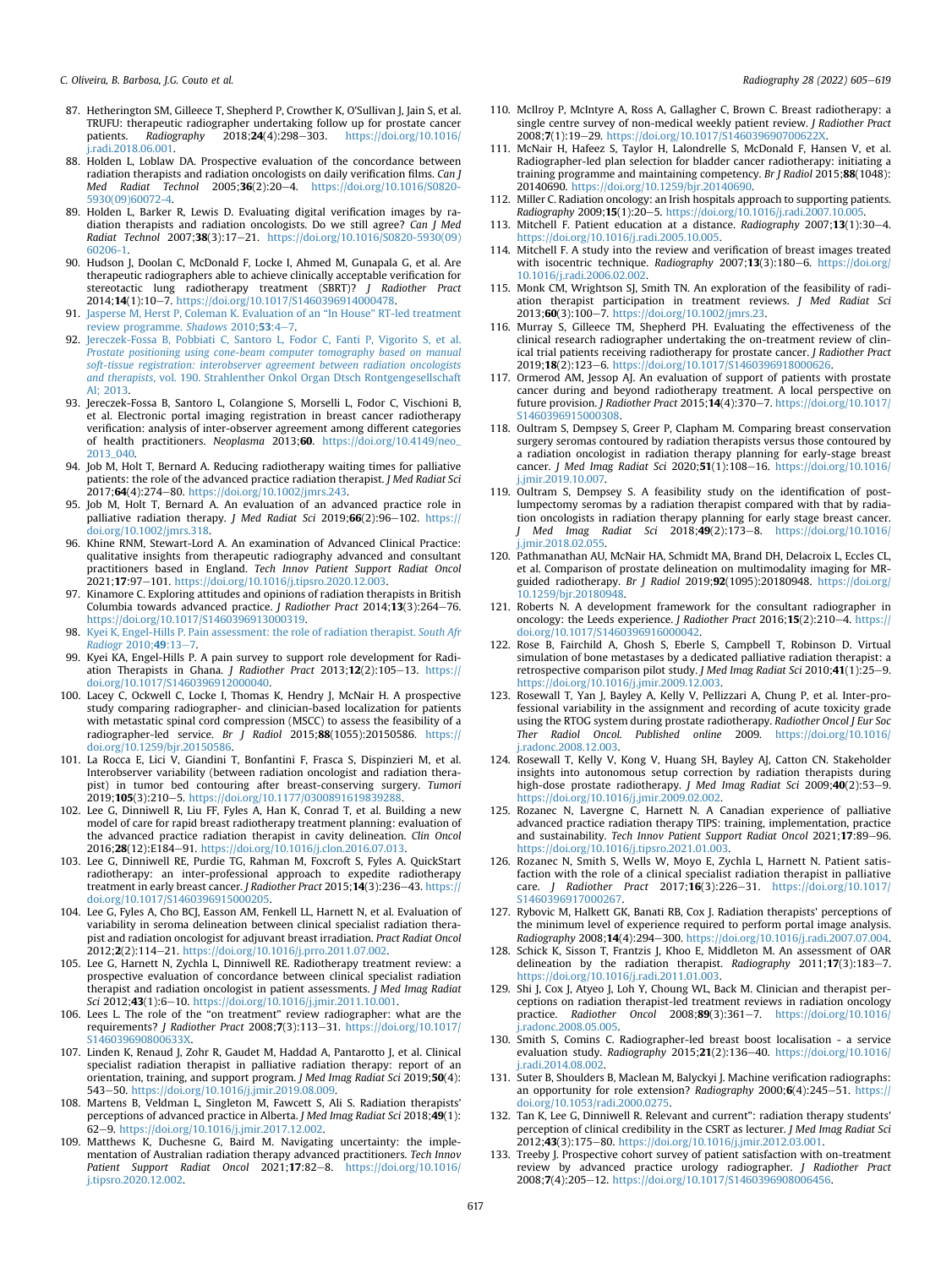C. Oliveira, B. Barbosa, I.G. Couto et al.  $\blacksquare$ 

- <span id="page-13-3"></span>134. van Pelt VWJ, Gerrets S, Simões R, Elkhuizen PHM, Janssen TM. Evaluation of delineating the target volume by radiation therapists in breast cancer patients. Tech Innov Patient Support Radiat Oncol 2021;17:78-81. [https://doi.org/](https://doi.org/10.1016/j.tipsro.2021.01.001) [10.1016/j.tipsro.2021.01.001.](https://doi.org/10.1016/j.tipsro.2021.01.001)
- <span id="page-13-0"></span>135. Verma R, Treasure P, Hughes R. Development and evaluation of radiographer led telephone follow up following radical radiotherapy to the prostate. A report of a Macmillan Cancer Support Sponsored Pilot project at Mount Vernon Hospital. Radiography 2015;21(1):16-24. [https://doi.org/10.1016/](https://doi.org/10.1016/j.radi.2014.05.003) [j.radi.2014.05.003.](https://doi.org/10.1016/j.radi.2014.05.003)
- <span id="page-13-2"></span>136. Welgemoed C. Role development for therapy radiographers in breast planning: a case study and discussion of influencing factors. J Radiother Pract 2008;7(1):47-57. <https://doi.org/10.1017/S1460396907006267>.
- <span id="page-13-5"></span>137. White P, Lee SWY, Wong CWY, Lee AKW, Cheung DN. Role development for therapeutic radiographers in the public hospitals in Hong Kong. J Radiother Pract 2004;4(2-3):66-77. [https://doi.org/10.1017/S1460396](https://doi.org/10.1017/S1460396905000117) [905000117.](https://doi.org/10.1017/S1460396905000117)
- <span id="page-13-4"></span>138. Wong SMM, Sin SY, Lim LH, NurulTassha BMA, Lin J, Melissa K, et al. The implementation of an advanced practice radiation therapy (APRT) program in Singapore. Tech Innov Patient Support Radiat Oncol 2021;17:63-70. [https://](https://doi.org/10.1016/j.tipsro.2021.02.002) [doi.org/10.1016/j.tipsro.2021.02.002](https://doi.org/10.1016/j.tipsro.2021.02.002).
- <span id="page-13-1"></span>139. Woodman H. Put yourself in their shoes the vulnerability of children and their families when attending for radiotherapy treatment: the role of the specialist paediatric radiotherapy radiographer. Radiography 2013;19(4):311-4. <https://doi.org/10.1016/j.radi.2013.08.006>.
- <span id="page-13-6"></span>140. Evans C, Poku B, Pearce R, ldridge J, Hendrick P, Knaggs R, et al. Characterising the outcomes, impacts and implementation challenges of advanced clinical practice roles in the UK: a scoping review. *BMJ Open* 2021;**11**(8):e048171.<br><https://doi.org/10.1136/bmjopen-2020-048171>.
- <span id="page-13-7"></span>141. Matthews KL. Implementing radiation therapy advanced practice: a grounded theory study. thesis. Monash University; 2021. [https://doi.org/10.26180/](https://doi.org/10.26180/15148761.v1) [15148761.v1.](https://doi.org/10.26180/15148761.v1)
- <span id="page-13-8"></span>142. Page BA, Bernoth M, Davidson R. Factors influencing the development and implementation of advanced radiographer practice in Australia  $-$  a qualitative study using an interpretative phenomenological approach. J Med Radiat Sci 2014;61(3):142-50. [https://doi.org/10.1002/jmrs.62.](https://doi.org/10.1002/jmrs.62)
- <span id="page-13-9"></span>143. Bryant-Lukosius D, Dicenso A. A framework for the introduction and evaluation of advanced practice nursing roles. *J Adv Nurs* 2004; $48(5)$ :530-40. [https://doi.org/10.1111/j.1365-2648.2004.03235.x.](https://doi.org/10.1111/j.1365-2648.2004.03235.x)
- 144. Bryant-Lukosius D, Dicenso A, Browne G, Pinelli J. Advanced practice nursing roles: development, implementation and evaluation. J Adv Nurs 2004;48(5): 519-29. https://doi.org/10.1111/j.1365-2648.2004.03234.x
- 145. Ryley N, Middleton C. Framework for advanced nursing, midwifery and allied health professional practice in Wales: the implementation process. J Nurs Manag 2016;24(1):E70-6. <https://doi.org/10.1111/jonm.12291>
- 146. Jokiniemi K, Pietilä AM, Kylmä J, Haatainen K. Advanced nursing roles: a systematic review. Nurs Health Sci 2012;14(3):421-31. [https://doi.org/](https://doi.org/10.1111/j.1442-2018.2012.00704.x) [10.1111/j.1442-2018.2012.00704.x](https://doi.org/10.1111/j.1442-2018.2012.00704.x).
- 147. Delemaire MLG. Nurses in advanced roles: a description and evaluation of experiences in 12 developed countries, vol. 54; 2010. [https://doi.org/10.1787/](https://doi.org/10.1787/5kmbrcfms5g7-en) [5kmbrcfms5g7-en](https://doi.org/10.1787/5kmbrcfms5g7-en).
- <span id="page-13-10"></span>148. Hardy M. Advanced practice: research report[. University of Bradford; 2021. p. 136](http://refhub.elsevier.com/S1078-8174(22)00058-X/sref148). 149. Robarts S. Kennedy D. MacLeod AM. Findlay H. Gollish I. A framework for the
- <span id="page-13-11"></span>Robarts S, Kennedy D, MacLeod AM, Findlay H, Gollish J. A framework for the development and implementation of an advanced practice role for physiotherapists that improves access and quality of care for patients. Healthc Q Tor Ont 2008;11(2):67-75. [https://doi.org/10.12927/hcq.2008.19619.](https://doi.org/10.12927/hcq.2008.19619)
- 150. Akehurst N, Bamford S, Brooks E. A specialist led back pain service in primary care. Advanced Practice Physiotherapists (APP) working as first contact practitioners (FCPs). Physiotherapy 2019;105:e100. [https://doi.org/10.1016/](https://doi.org/10.1016/j.physio.2018.11.077) [j.physio.2018.11.077.](https://doi.org/10.1016/j.physio.2018.11.077)
- 151. Caine R, Wynne C. Advanced practitioner physiotherapists in primary care: a<br>new era. Physiotherapy 2016;102:e142. https://doi.org/10.1016/ new era. Physiotherapy 2016;102:e142. [https://doi.org/10.1016/](https://doi.org/10.1016/j.physio.2016.10.163) [j.physio.2016.10.163.](https://doi.org/10.1016/j.physio.2016.10.163)
- <span id="page-13-12"></span>152. Snaith B. Development of the radiography evidence base: an examination of advancing practice. University of Bradford; 2014. [https://bradscholars.brad.ac.](https://bradscholars.brad.ac.uk/handle/10454/6314) [uk/handle/10454/6314.](https://bradscholars.brad.ac.uk/handle/10454/6314) [Accessed 30 January 2022].
- <span id="page-13-13"></span>153. Henderson I, Mathers SA, McConnell J, Minnoch D. Advanced and extended scope practice of radiographers: the Scottish perspective. Radiography 2015;22(2). [https://doi.org/10.1016/j.radi.2015.12.002.](https://doi.org/10.1016/j.radi.2015.12.002)
- <span id="page-13-14"></span>154. Manley K. Organisational culture and consultant nurse outcomes: Part 1. Organisational culture. Nurs Stand R Coll Nurs G B 1987 2000;14(36):34-8. <https://doi.org/10.7748/ns2000.05.14.36.34.c2840>.
- 155. Manley K. Organisational culture and consultant nurse outcomes: Part 2. Nurse outcomes. Nurs Stand R Coll Nurs G B 1987 2000;14(37):34-9. [https://](https://doi.org/10.7748/ns2000.05.14.37.34.c2846) [doi.org/10.7748/ns2000.05.14.37.34.c2846.](https://doi.org/10.7748/ns2000.05.14.37.34.c2846)
- 156. Kennedy F, McDonnell A, Gerrish K, Howarth A, Pollard C, Redman J. Evaluation of the impact of nurse consultant roles in the United Kingdom: a mixed method systematic literature review. J Adv Nurs 2012;68(4):721-42. [https://](https://doi.org/10.1111/j.1365-2648.2011.05811.x) [doi.org/10.1111/j.1365-2648.2011.05811.x](https://doi.org/10.1111/j.1365-2648.2011.05811.x).
- <span id="page-13-15"></span>157. Humphreys A, Richardson J, Stenhouse E, Watkins M. Assessing the impact of nurse and allied health professional consultants: developing an activity diary. J Clin Nurs 2010;19(17-18):2565-73. [https://doi.org/10.1111/j.1365-](https://doi.org/10.1111/j.1365-2702.2009.03022.x) [2702.2009.03022.x](https://doi.org/10.1111/j.1365-2702.2009.03022.x).
- 158. Stevenson K, Ryan S, Masterson A. Nurse and allied health professional consultants: perceptions and experiences of the role. *J Clin Nurs* 2011; **20**(3-4): 537-44. [https://doi.org/10.1111/j.1365-2702.2010.03506.x.](https://doi.org/10.1111/j.1365-2702.2010.03506.x)
- 159. Craik C, McKay EA. Consultant therapists: recognising and developing expertise. Br J Occup Ther 2003; $66(6)$ :281-3. https://doi.org/10.1177 [030802260306600608.](https://doi.org/10.1177/030802260306600608)
- <span id="page-13-16"></span>160. Rees Z. Consultant breast radiographers: where are we now?: an evaluation of the current role of the consultant breast radiographer. Radiography 2014;20(2):121-5. <https://doi.org/10.1016/j.radi.2013.12.005>.
- 161. Henwood S, Booth L, Miller PK. Reflections on the role of consultant radiographers in the UK: the perceived impact on practice and factors that support and hinder the role. Radiography  $2016:22(1):44-9$ . [https://doi.org/10.1016/](https://doi.org/10.1016/j.radi.2015.06.001) [j.radi.2015.06.001.](https://doi.org/10.1016/j.radi.2015.06.001)
- 162. Forsyth LJ, Maehle V. Consultant radiographers: profile of the first generation. Radiography 2010;16(4):279-85. [https://doi.org/10.1016/j.radi.2010.](https://doi.org/10.1016/j.radi.2010.04.006) [04.006.](https://doi.org/10.1016/j.radi.2010.04.006)
- 163. Ford P. The role of the consultant radiographer  $-$  experience of appointees. Radiography 2010;16(3):189-97. [https://doi.org/10.1016/j.radi.2010.03.001.](https://doi.org/10.1016/j.radi.2010.03.001)
- 164. Khine R. The professional and organisational impact of the consultant therapeutic radiographer: a case study. doctoral. City, University of London; 2017. <https://openaccess.city.ac.uk/id/eprint/18844/>. [Accessed 30 January 2022].
- 165. Price R, Miller L. [An evaluation of the impact of implementation of consultant](http://refhub.elsevier.com/S1078-8174(22)00058-X/sref165) practitioners in clinical imaging[. Society and College of Radiographers; 2010.](http://refhub.elsevier.com/S1078-8174(22)00058-X/sref165) [p. 46.](http://refhub.elsevier.com/S1078-8174(22)00058-X/sref165)
- <span id="page-13-17"></span>166. [Canadian Association of Medical Radiation Technologists.](http://refhub.elsevier.com/S1078-8174(22)00058-X/sref166) Advanced practice [registered technologist \(radiation therapy\): competency pro](http://refhub.elsevier.com/S1078-8174(22)00058-X/sref166)file. 2018.
- 167. [Cancer Care Ontario](http://refhub.elsevier.com/S1078-8174(22)00058-X/sref167) & Action Cancer Ontario. [New ways of working: a pro](http://refhub.elsevier.com/S1078-8174(22)00058-X/sref167)[vincial strategy for advanced practice roles in cancer cancer care](http://refhub.elsevier.com/S1078-8174(22)00058-X/sref167). 2006.
- 168. Academy of Medical Royal Colleges. [Developing professional identity in multi](http://refhub.elsevier.com/S1078-8174(22)00058-X/sref168)[professional teams](http://refhub.elsevier.com/S1078-8174(22)00058-X/sref168). 2020.
- 169. [College of Radiographers.](http://refhub.elsevier.com/S1078-8174(22)00058-X/sref169) Consultant radiographer  $-$  [guidance for the support of](http://refhub.elsevier.com/S1078-8174(22)00058-X/sref169) [new and established roles](http://refhub.elsevier.com/S1078-8174(22)00058-X/sref169). 2019.
- 170. [The Royal College of Radiologists, Society and College of Radiographers.](http://refhub.elsevier.com/S1078-8174(22)00058-X/sref170) [Institute of physics and engineering in medicine, children's cancer and](http://refhub.elsevier.com/S1078-8174(22)00058-X/sref170) leukaemia group. In: [Good practice guide for paediatric radiotherapy](http://refhub.elsevier.com/S1078-8174(22)00058-X/sref170). 2nd ed. [2018. p. 52.](http://refhub.elsevier.com/S1078-8174(22)00058-X/sref170)
- 171. [Society and College of Radiographers.](http://refhub.elsevier.com/S1078-8174(22)00058-X/sref171) Practice guidance for radiographer in[dependent and/or supplementary prescribers](http://refhub.elsevier.com/S1078-8174(22)00058-X/sref171). 2016.
- 172. College of Radiographers. Clinical imaging and oncology: learning and development framework for clinical imaging and oncology. The Society and College of Radiographers; 2007. [https://www.sor.org/learning-advice/professional-bo](https://www.sor.org/learning-advice/professional-body-guidance-and-publications/documents-and-publications/policy-guidance-document-library/education-and-career-framework-for-the-radiography/learning-and-development-framework-for-clinical-im) [dy-guidance-and-publications/documents-and-publications/policy-guidance](https://www.sor.org/learning-advice/professional-body-guidance-and-publications/documents-and-publications/policy-guidance-document-library/education-and-career-framework-for-the-radiography/learning-and-development-framework-for-clinical-im)[document-library/education-and-career-framework-for-the-radiography/lea](https://www.sor.org/learning-advice/professional-body-guidance-and-publications/documents-and-publications/policy-guidance-document-library/education-and-career-framework-for-the-radiography/learning-and-development-framework-for-clinical-im) [rning-and-development-framework-for-clinical-im.](https://www.sor.org/learning-advice/professional-body-guidance-and-publications/documents-and-publications/policy-guidance-document-library/education-and-career-framework-for-the-radiography/learning-and-development-framework-for-clinical-im) [Accessed 4 January 2022].
- <span id="page-13-18"></span>173. Skubish S, Starrs C, McDonagh D. Exploring opportunities & pathways for advanced practice radiation therapy roles in the United States. Tech Innov Patient Support Radiat Oncol 2021;17:59-62. [https://doi.org/10.1016/](https://doi.org/10.1016/j.tipsro.2021.01.005) [j.tipsro.2021.01.005](https://doi.org/10.1016/j.tipsro.2021.01.005).
- <span id="page-13-19"></span>174. Vapiwala N, Giuliani M, Harnett N. Advancing our practice through the advanced practice radiation therapist model: catching up with Canada. Int J Radiat Oncol Biol Phys 2017;98(3):497-500. [https://doi.org/10.1016/](https://doi.org/10.1016/j.ijrobp.2017.02.221) [j.ijrobp.2017.02.221.](https://doi.org/10.1016/j.ijrobp.2017.02.221)
- <span id="page-13-20"></span>175. Dennis K, Harris G, Kamel R, Barnes T, Balboni T, Fenton P, et al. Rapid access palliative radiotherapy programmes. Clin Oncol R Coll Radiol G B 2020;32(11): 704e12. [https://doi.org/10.1016/j.clon.2020.08.002.](https://doi.org/10.1016/j.clon.2020.08.002)
- <span id="page-13-21"></span>176. LeGuerrier B, Huang F, Spence W, Rose B, Middleton J, Palen M, et al. Evolution of the radiation therapist role in a multidisciplinary palliative radiation oncology clinic. J Med Imag Radiat Sci 2019;50(1):17. [https://doi.org/10.1016/](https://doi.org/10.1016/j.jmir.2018.07.005) [j.jmir.2018.07.005](https://doi.org/10.1016/j.jmir.2018.07.005).
- <span id="page-13-22"></span>177. Duffton A, Li W, Forde E. The pivotal role of the therapeutic radiographer/ radiation therapist in image-guided radiotherapy research and development. Clin Oncol 2020;32(12):852-60. [https://doi.org/10.1016/j.clon.2020.09.009.](https://doi.org/10.1016/j.clon.2020.09.009)
- 178. White E, Kane G. Radiation medicine practice in the image-guided radiation therapy era: new roles and new opportunities. Image-Guid Radiat Ther. 2007;17(4):298-305. [https://doi.org/10.1016/j.semradonc.2007.07.001.](https://doi.org/10.1016/j.semradonc.2007.07.001)
- 179. Botman R, Tetar SU, Palacios MA, Slotman BJ, Lagerwaard FJ, Bruynzeel AME. The clinical introduction of MR-guided radiation therapy from a RTT perspective. Clin Transl Radiat Oncol 2019;18:140-5. [https://doi.org/10.1016/](https://doi.org/10.1016/j.ctro.2019.04.019) [j.ctro.2019.04.019.](https://doi.org/10.1016/j.ctro.2019.04.019)
- 180. Alexander SE, Hopkins N, Lalondrelle S, Taylor A, Titmarsh K, McNair HA. RTTled IGRT for cervix cancer; training, implementation and validation. Tech Innov Patient Support Radiat Oncol 2019;12:41-9. [https://doi.org/10.1016/](https://doi.org/10.1016/j.tipsro.2019.10.007) [j.tipsro.2019.10.007](https://doi.org/10.1016/j.tipsro.2019.10.007).
- 181. McNair HA, Franks KN, Herk M van. On target 2: updated guidance for imageguided radiotherapy. Clin Oncol 2021. [https://doi.org/10.1016/j.clon.20](https://doi.org/10.1016/j.clon.2021.10.002) [21.10.002](https://doi.org/10.1016/j.clon.2021.10.002).
- 182. Radiotherapy Board. [On target 2: updated guidance for image- guided radio](http://refhub.elsevier.com/S1078-8174(22)00058-X/sref182)therapy[. The Royal College of Radiologists; 2021](http://refhub.elsevier.com/S1078-8174(22)00058-X/sref182).
- 183. Rai R, Kumar S, Batumalai V, Elwadia D, Ohanessian L, Juresic E, et al. The integration of MRI in radiation therapy: collaboration of radiographers and radiation therapists. J Med Radiat Sci 2017; $64(1):61-8$ . [https://doi.org/](https://doi.org/10.1002/jmrs.225) 10.1002/jmrs.22
- 184. Chan K, Cashell A, Rosewall T. From computed tomography-guided to magnetic resonance imaging-guided intracavitary brachytherapy for cervical cancer: what do the key stakeholders have to say about the transition? J Med Imag Radiat Sci 2017;48(4):394-401. [https://doi.org/10.1016/j.jmir.20](https://doi.org/10.1016/j.jmir.2017.09.010) [17.09.010](https://doi.org/10.1016/j.jmir.2017.09.010).